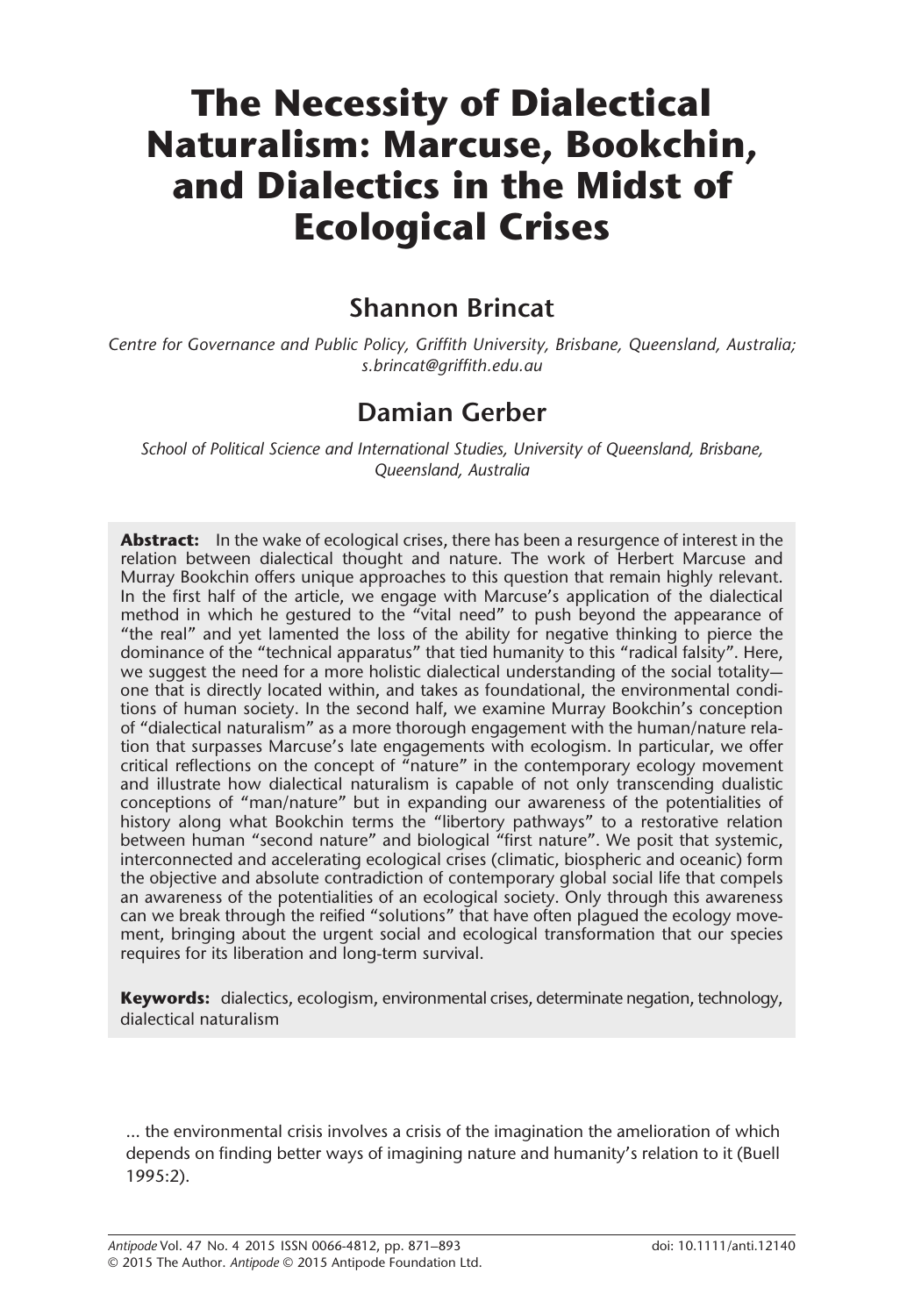#### Introduction

Central to dialectics is its account of totality, the historical (temporal), environmental (spatial) and social (cultural) whole. For it is in this totality—that expansive concept of the whole and all its parts—that the complex interactions, tensions and contradictions that generate transformation, take place. As such, how dialectical approaches understand and conceive of the totality takes on acute ontological significance and function. Dialectical analysis, then, requires the utmost precision to ensure its ontological postulates (interconnectivity, contradiction, negation, sublation and flux, amongst others) are directly reflected in how it accounts for the temporal, spatial and cultural context in which transformations take place. For dialectical approaches, context is much more than the environmental and geographical conditions pertaining to the phenomena under analysis, it also embodies the interstitial situatedeness in which humans relate intersubjectively, and the far more expansive notion of how we conceive of nature as a totality (inclusive of all human communities, biological life and earth systems), and thereby come to understand contradictions within this dynamic whole taken as society and nature, or what we call in this paper the "human and nature affinity". Yet even the most famous proponents of dialectics in modern thought, Hegel and Marx, gave a limited expression to the relational affinity of human and nature, or how subject and its surrounding object relate dialectically. Hegel saw nature as a "living whole" and yet an expanse in which there was no freedom, "only necessity and contingency" (2004:§195, §193). For him, Nature's highest point was the animal organism passing into subjectivity and into "Spirit", thereby setting humanity (and Mind) in separation from Nature that remained object, only (Hegel 2004:§298). For the mature Hegel, "anthropology" designates a purely negative state of "the soul in its uncultivated natural condition" (Hegel 2007:81). The complementarity between humanity and its surrounding geography is thus posited as the purely Fichtean negative unity of the Ego superseding its other: "the goal of the natural soul is liberation from this uncultivated natural condition; in freedom it becomes I, the free being at home with itself of spirit" (Hegel 2007:81). Marx's entreatment to naturalism as humanism appreciated Nature as the basis of human intelligence and capacity, or "species-life". Whilst this widened the scope of human relations with nature, it did so in such a way that emphasised material activity on, or over, nature, and in which Nature tended to recede to a mere passive object (Marx and Engels 1975). Of course, Marx brought to the fore that humanity is formed by the totality of social relations, of which nature is integral, and emphasised these as specific, historical and transient conditions that humankind is an active part in shaping (Marx 1975:3–5). But the tendency toward objectifying this process as one of determinism rather than active conditioning begun by Engels (1972:54) and dogmatised under Diamat, meant that Marxism lost any sensibility of the fundamental affinity between human and nature. Arguably it is only in Adorno (1998a, 1998b, 1998c) that we find a serious attempt to overcome this split of the subject and object in philosophy through dialectics, and yet even this is not brought to bear on the question of the human *and* nature relation but was expressed as a problem of historical experience.

In this article, we contest this troubling split of humanity from nature—and the reification of the former as something apart from its natural environs—in dialectical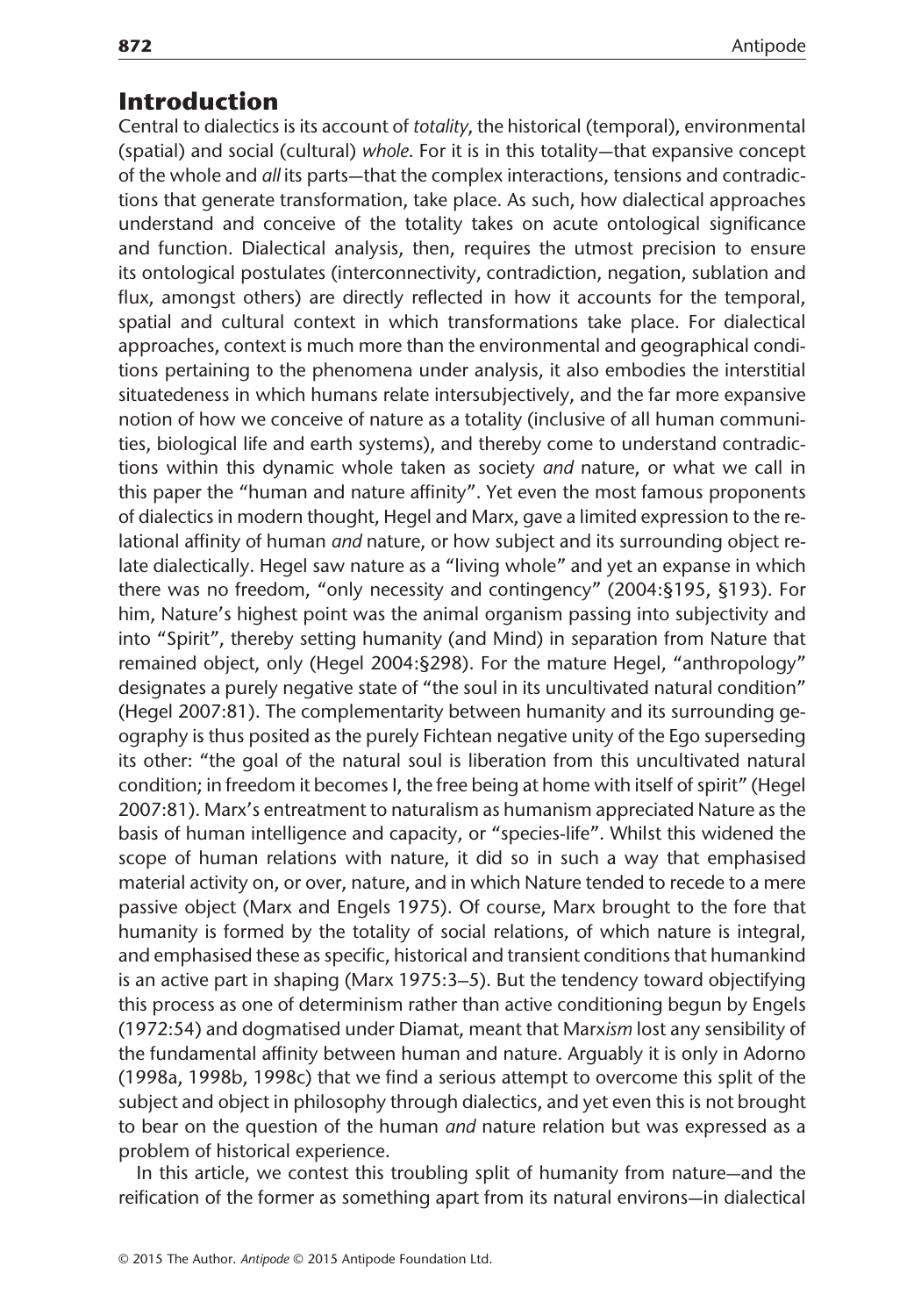thought. This is not a mere critique of anti-naturalistic bias across the political "sciences", but rather to demonstrate that the lack of recognition of the fundamental relation between humanity and nature has rendered dialectical thought unable to achieve a genuine understanding of the "whole". Theoretical choices do not necessarily determine political commitments, but they do open possibilities and close off others. Consequently, it is only in moving toward a dialectical account of the totality that is necessarily inclusive of the situatedness of humanity in nature, and of nature in humanity, that we can begin to grapple with the accelerating ecological crises of the present.

Dialectics has been a "steady presence" in radical geography, appearing notably in Antipode from 1969 onwards, and is a concept that appears an average of six times annually in geographical journals (Sheppard 2008:2603). Recently the question of the human and nature relation has become a common thematic. For example, a leading figure in dialectical geography up until the late 1970s was Bernard Marchand (1979:237ff) whose analysis built upon a certain Hegelian and anachronistic reading of the Frankfurt School's account of dialectics. His version was premised on an overdetermined notion of the Fichtean dialectical "triad" (thesis, antithesis and synthesis) that implied the primary determination of nature was space, that is, the property of self-externality. While he railed against immediacy that separated subject and object, by restricting the former to merely mirroring the external world, his approach tended to embody the separation he sought to overcome. This resulted in a host of dualisms asserted between centre and periphery, fortress and village, technology and mysticism, city and country, all the way up to his discussion of the dialectics of nature in which nature is denuded to such an extent that it appears as merely the material and space "civilisation" (ie modern, urban consumer life) feeds upon (Marchand 1978:111). It was this rigid form of dialectics that was widely lampooned by post-structural geographers as possessing an inflexible ontology (one emphasising space rather than context) (see especially Jones 1999), and which, alongside its association with the problematic history of Marxism, caused widespread suspicion against dialectical approaches.

The relational turn in geography, however, has brought with it a heightened receptibility to dialectical approaches—and a possible rapprochement of the nature and human relation. Against postmodern criticisms, Sheppard has demonstrated how dialectics can be read in a non-teleological manner. Building on Harvey's "open-ended" model of dialectics, Sheppard has shown how processes, flows, fluxes, and relations do not exist "outside" of the "processes that create, sustain or undermine them" (Harvey 1997:49) and argues that it is precisely in thinking through complexity in ways in which many trajectories are possible that is the key benefit of dialectics (Sheppard 2008:2606). Harvey's work, as is well known, has been instrumental in this growing engagement with dialectics throughout geography. In its epistemology, Harvey's approach is "open-ended" in that he sees contradictions "as containing the seeds of other contradictions" and which in turn require further exploration, thus precluding any "closure of the argument" (1982:38, 446). Its ontology emphasises relationality, focusing on the most significant relationships at work in a given phenomenon. As Castree summises, this ontology is very much indebted to Ollman's dialectical account of relations in which it is asserted that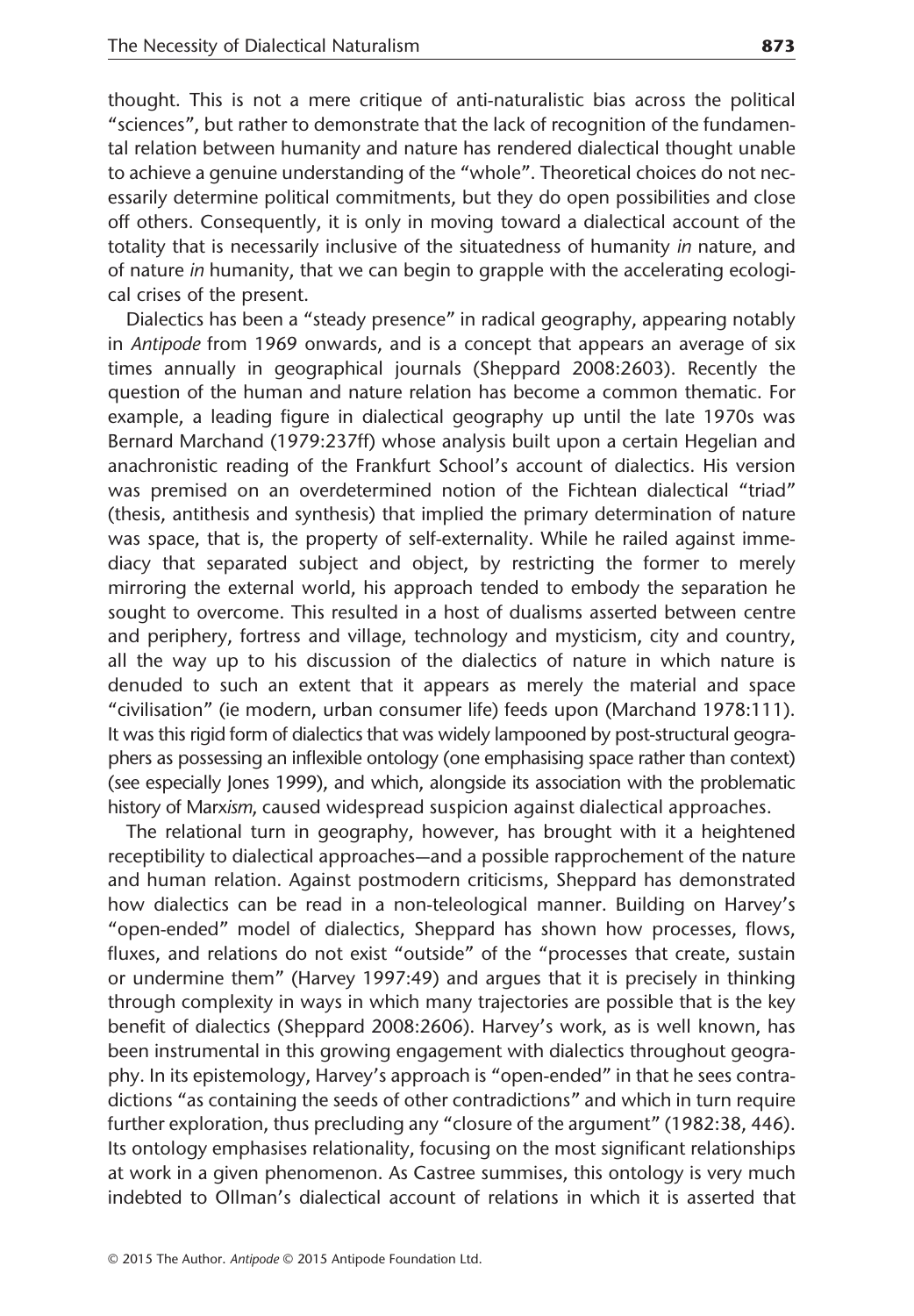"each aspect of a social system cannot be comprehended outside its relation to all other aspects of that system" (Ollman 1980:26, quoted in Castree 1996:352). The result is a dialectic that is primarily systematic/epistemological and functions as an explanatory and diagnostic tool. Yet as it hinges on the adequacy of its account of relationality, Castree rightly identifies the problem of how this systematic dialectical approach can offer "a demonstration of all the social conditions, processes and interrelations necessary" (1996:353, emphasis added). That is, Harvey's attempt to capture the most "significant aspects of capitalist reality" creates a tension at the heart of his dialectical procedure not just in identifying what the "significant relations" are but also in reflecting these adequately. For Castree (1996:358), this leads to an "immodest claim" that Harvey struggles to meet. Yet, for us, this is precisely where the modesty of the epistemological doubt and open-endedness of dialectics has considerable pay-off, for when we admit that reflection necessarily results in distortions that occur off any reflective surface, it becomes a question of how we account for these limitations (ie how we practice reflexivity) that is essential—and not coincidentally why Hegel names his dialectical philosophy as speculative (from the Latin speculum, meaning "mirror") (Butler 2012:19). It is not to retrieve a perfect image or to fill in the tabula rasa with unsullied content, but of "re-cognising" those common-sensical ways of approaching things, that is, in overcoming the mere appearance and immediacy of things that serve to separate the subject and object. In contradistinction, dialectics strives to see the subject and object as co-constitutive of the other, as an affinity, and it is for this reason that we argue for this reintegration of human and nature into dialectics, so that nature gets its due.

There have already been crucial antecedents to this task. Perhaps most famously was Reclus' "social geography" concerned with relations between human and nonhuman nature. Whilst his dialectical approach was built around moralising critique rather than drawing out social contradictions,<sup>1</sup> it was how he dealt "with the whole" (Fleming 1988:114), as the reciprocal determination between nature and social forces, that set him apart from orthodox geographers. Arguably, contemporary theorists like Castree (2002) have furthered this way of thinking by engaging with Eco-Marxism's critique of the human (capitalist) relation to nature and by multiplying the actors and complexity of the policies involved in the "society–environment nexus". Similarly, Braun (2009:26) has sought to overcome the dualistic conceptions of nature and society by looking to what he and Castree call "social nature"—the ways in which nature is being remade through human action/thought (and the ecological and social consequences of this transformation)—that offers a new way of thinking "that attends to, and places us [humanity] within, the creative becoming of the earth" (Braun 2008:175). Such re-imaginings on the "society–environment nexus" are in many ways compatible with our argument (see Braun and Castree 1998). Whereas Whatmore (1999:25) and others have been trenchant in their criticism of dialectics on this very point—as actually accepting a priori the binary logic of nature and society in ways that upend "contradiction" as the "engine of history" rather than overcome it—such attacks, in many ways, contain a plea for the same reconceptualisation of human and nature that we pursue, whether expressed as "society–environment nexus" or "human and nature affinity".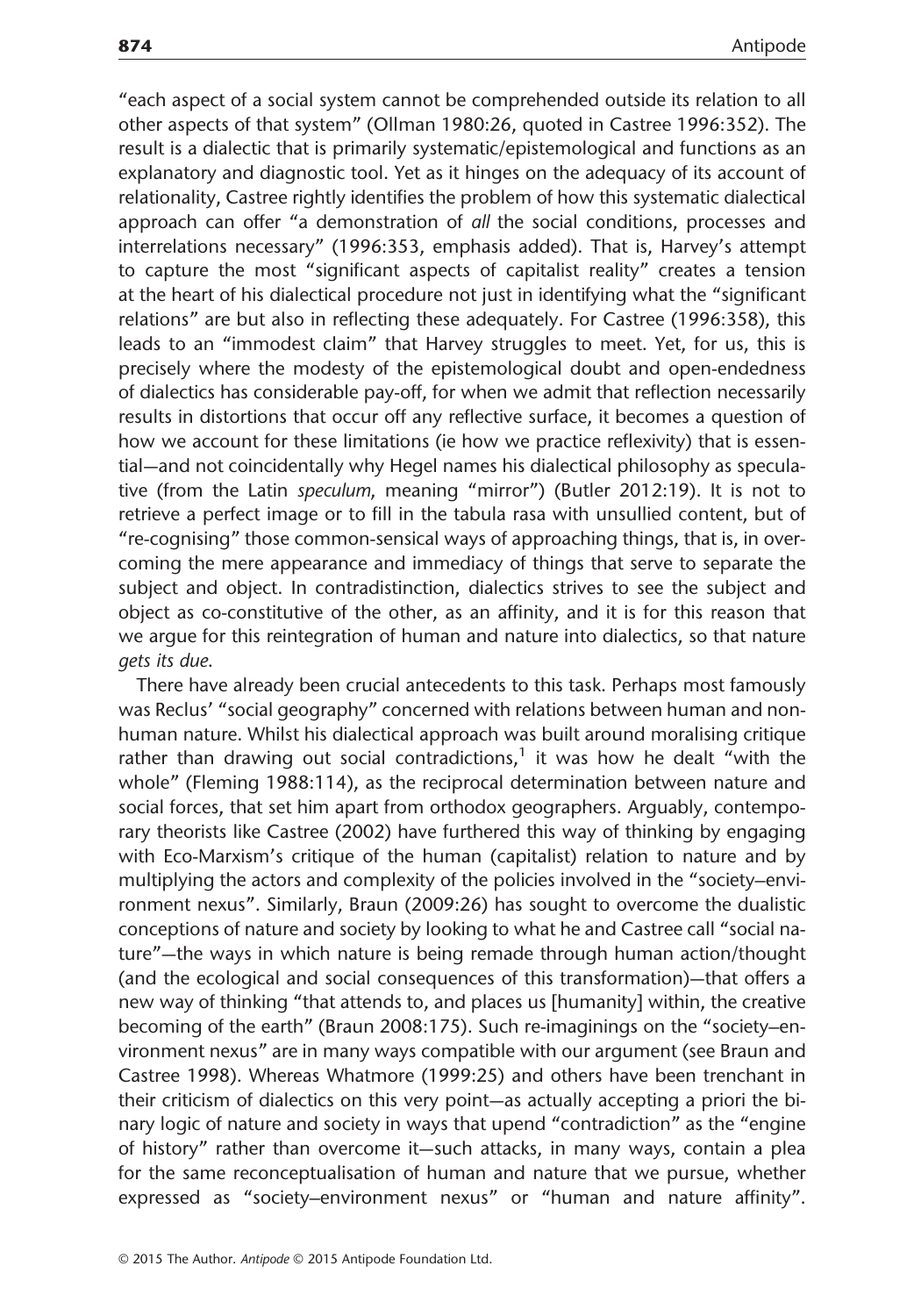Whatmore's concern for "living in the world" (1999:30) that emphasises networks and their connections belies a growing convergence in radical geographic thought with dialectical analysis that is also concerned with conceptualising the human and nature relation, not as a re-combination of dualities, but as an affinity. What animates each of these positions, then, is a question of how we come to, or approach, the world. As we shall demonstrate, Bookchin's dialectical naturalism—his concern with "ecologising the dialectic" is what goes beyond the formulations advanced thus far in radical geography by ensuring that no relation is excluded a priori (Bookchin 1987). We must acknowledge here that Bookchin is rarely viewed as a dialectician on par with the likes of Marcuse or Adorno. Nevertheless, he devoted much time to dialectical thinking and advanced it significantly in its relation to naturalism and ecology (see especially Bookchin 1982, 1996a, 1999). While perhaps not as systematic as Adorno's Negative Dialectics, nor as influential (yet) as Marcuse regarding the New Left, the way Bookchin thinks through totality as including the nature and human affinity (something Adorno and Marcuse fail to adequately posit) is why we claim he should be considered as a dialectician par excellence and is one of the key lessons the dialectical tradition can learn from him.

We begin with an exploration of the dialectical approach of Herbert Marcuse, exposing the limitations that result from the application of this dialectical method to the question of the ecologism, arguing that the social totality necessarily includes the ecological foundation of human society.<sup>2</sup> In the second part, we point this dialectical framework to the accelerating ecological crises of today (climatic, biospheric and oceanic) that form the objective contradictions—the "problem"—unique to our age (Dunayevskaya 1965:73, 74; 2002:107). In this context, we turn to Murray Bookchin's "dialectical naturalism" as containing key insights into what a dialectical method, if situated and focused on ecologism, promises for a radical politics of the present. We outline how a dialectical approach focused on negativity and openendedness and which is directly located within, and takes as foundational, the ecological conditions of human society can offer an enhanced understanding of the social totality and thereby locate the social resources necessary to sublate the contradictions of alienation, domination and destruction endemic to contemporary social life and its tragic split between nature and human.

### Marcuse and Dialectics

Marcuse's revised introduction to Reason and Revolution offers the most lucid account of the dialectical method that permeates his entire corpus of work. Here, Marcuse defines dialectics as "the power of negative thinking", a specific refinement of Hegel's "negation of that which is immediately before us" (1982:444). As Marcuse explains, dialectics is the philosophical exposition of the contradictions between facts and concepts, the exposition of the void between reality and its conceptualisations that fail to see the contradictions within "the real". This notion of negative thinking evinces a concern with uncovering both the potentialities immanent to "the real" but which are denied and the limitations of "the real" that go unchallenged: "the real field of knowledge is not the given facts about things as they are, but the critical evaluation of them as a prelude to passing beyond their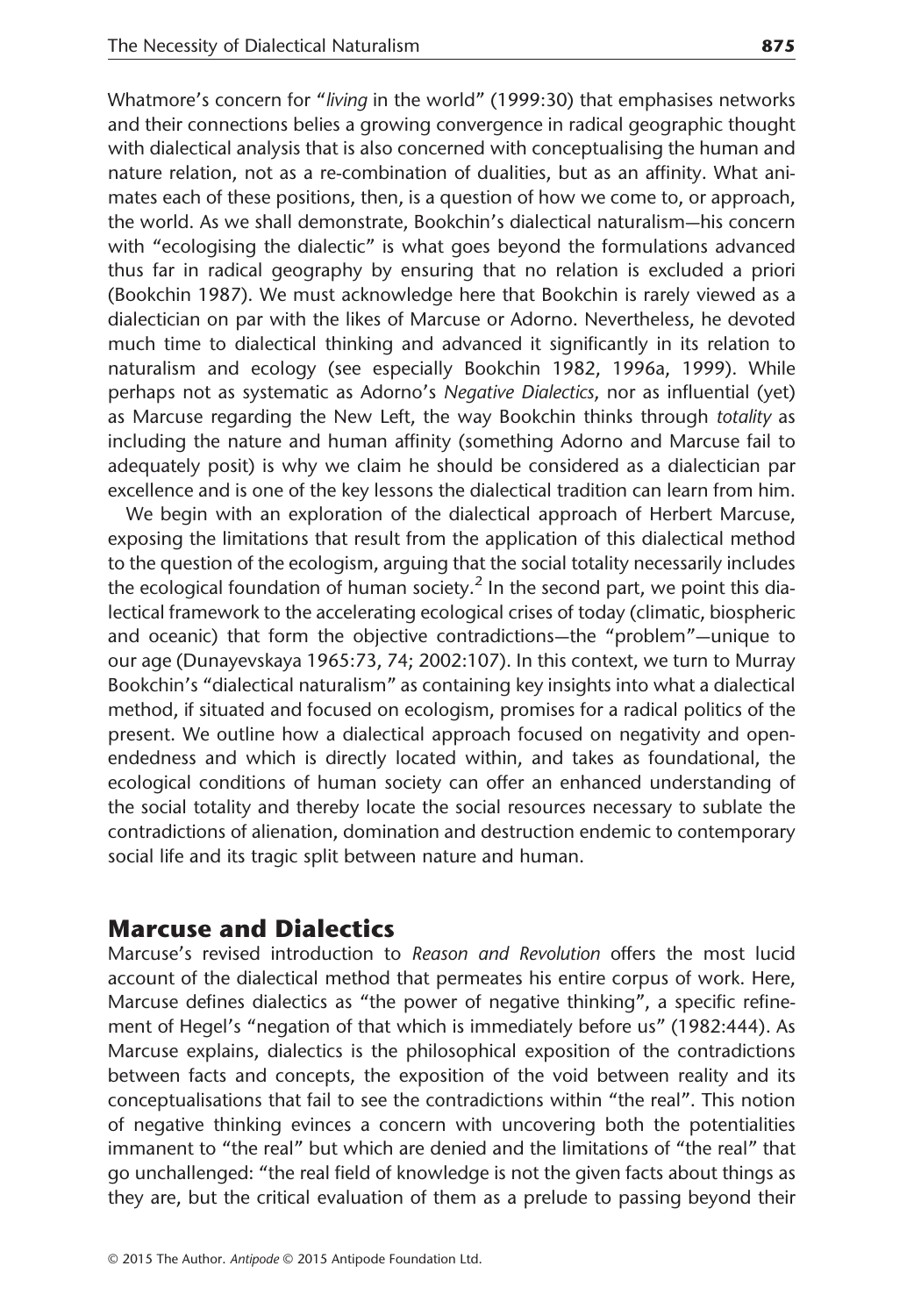given form" (Marcuse 1973:145). Other approaches to the social sciences, however, with positivism being the most extreme example, accept and affirm the given facticity of reality in their methodological principles. That is, they remain focused on what "is"—thereby falling to the illusion of appearance—and subsequently "purge" reality of its contradictions leading to a failure to see the "given state of affairs on its own grounds" (Marcuse 1982:444–445). Any subsequent claims made by such approaches as to the comprehension of reality is rendered false and deeply ideological.

In contrast, for Marcuse dialectics illuminates the actual contradictions within "the real" by offering an immanent critique of "the established system of life" on its own grounds, exposing its "promises and potentialities". And it is this critical function that Marcuse isolates as "negative thinking"—the exposition of the "promises and potentialities" within the given reality that are denied or repressed by the status quo. Negative thinking is the "driving power" of dialectics that can expose the "internal adequacy" of accepted facts of "the real" (Marcuse 1982:444–445). While Marcuse denies this is ontological, his conception of dialectics is premised on an ontological claim because the power of dialectical thought to judge the inadequacy of given facts is made possible only on the assumption (and foundational claim) that subject and object are joined: facts embody the knower (which, clearly, has epistemological consequences too). The question, however, is how adequate is Marcuse's exposition of the "promises and potentialities" of that which is "immediately before us"? Given that all forms of thought are conditioned by social relations surrounding them, how can he assure us that his own dialectical analysis is not entrapped by "the real" or does not fall to conformity with the status quo?

Marcuse appeals to the continued presence of dynamism in the status quo even though, as he claims, it has streamlined domination, appears to "operate endlessly", and has delayed "indefinitely" the "emergence of new modes of existence with new forms of reason and freedom" (Marcuse 1982:445). This is because set against "the real" is Hegel's ontological concept of freedom: to be the subject of one's existence and realisation. For Hegel, as for Marcuse, "the energy of nature and history" is the process of transformation toward this "consciousness of freedom". But what perverts this transformation is precisely what dialectics exposes in social life; that is, how humanity and nature exist in "conditions of alienation", how they exist "other than they are". The beginning of dialectical thought, for Marcuse, is this experience of the world as "unfree", and basing itself in this contradiction provides dialectical thought its logical ground to grasp the (contradictory) structure of reality and to "drive beyond" its mere "factuality". Social contradictions are, for Marcuse, experiential, phenomenological, something felt. The subject's experiences of unfreedom is what pushes against historical structures as the "continuous negation of that which threatens to deny (aufheben) freedom". Even though freedom remains negative in this sense, history is the process of the (possible) "comprehending and mastering" of alienation towards the goal of a "state of the world" in which "the conditions and relations of [this] world 'possess no essential objectivity independent of the individual'" (Marcuse 1982:446–447).

Yet, despite this dynamic potential, Marcuse admits that the dialectical language of contradiction is itself part of the "game" of the dominant discourse of the status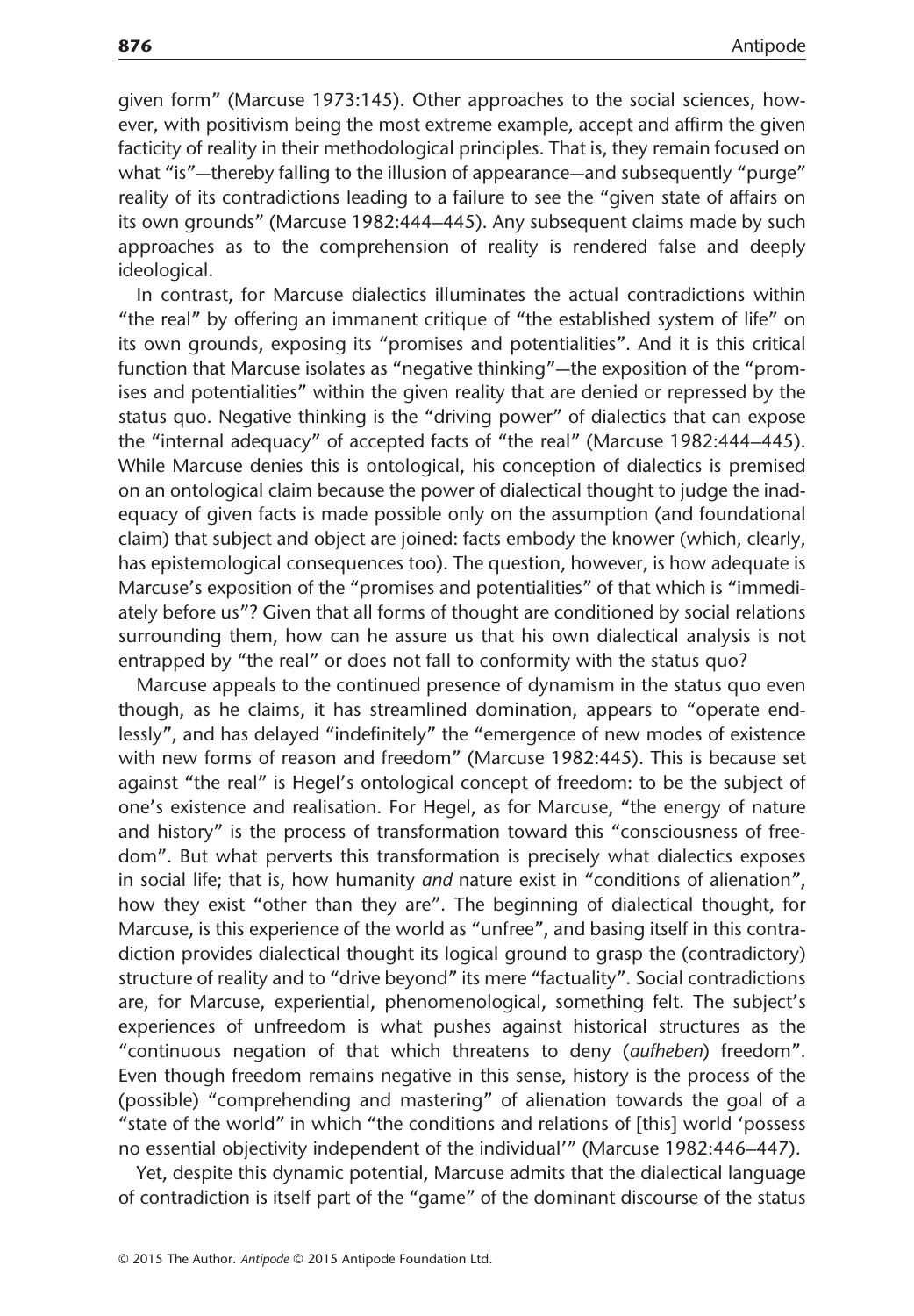quo because, as he writes in parenthesis, "there are no others". This seems, at best, a passive admission that dialectical thought remains bound to existing structures of domination and, at worst, that it can do nothing to break from them. Marcuse as such relies on a thoroughly immanent dialectics to retain some emancipatory possibility: dialectics exposes the limits of "the real", its contradictions, its failures, its potentialities. It pushes against, and may open up space for liberation. Yet, at the same time, this represents a clear boundary condition for dialectics that remains transfixed in what Marcuse called the "mutilated whole" (1982:448–449). That is, the ambit of dialectical speculation is curtailed within given social conditions. Nevertheless, insofar as his methodology is concerned, Marcuse looks to how the concepts/facts that are "codified in the language of the game" can themselves be redefined through their determinate negation of the unfreedom of "the real". Here, determinate negation:

…refers the established state of affairs to the basic factors and forces which make for its destructiveness, as well as for the possible alternatives beyond the status quo. In human reality, they are historical factors and forces, and the determinate negation is ultimately a political negation (Marcuse 1982:449).

So, whereas the power of negative thinking can expose the "promises and potentialities" in "the real", determinate negation of "the real" exposes the historical "factors and forces" which make possible the political destruction of, and opens alternatives to, the status quo. These are two sides of the same movement: the former identifies the potentialities in the present; the latter identifies the conditions of possibility that can be acted upon, thus redefining the very concepts/facts saturated by "the real". Without either step, Marcuse's dialectic would remain incomplete—a test that Marcuse's own analysis would ultimately fail, as we shall see.

The dialectical architecture of Marcuse's approach is both compelling and problematic. Whilst it centres on the conceptual/factual inadequacies of the status quo, and identifies historical factors and forces for the potential resolution of present social contradictions, this process is utterly dependent on the identification and rational projections of the dialectician. The problem is more than the fact that the dialectician acts to confine or widen the field of possibility based on what "factors and forces" they include in analysis. More disconcerting is that the identification of these conditions of possibility relies on some prior (and by necessity perpetual) ability for critical thought to undertake this function of "negative thinking" throughout history. That is, there must be some pre-condition for critical thought to emerge and be resistant to the dulling of negative thinking under the weight of social domination that serves to continually reinforce the separation of the subject and object, human and nature.

Marcuse's narrow vision of political possibility—a thesis that would become particularly pronounced in One Dimensional Man-stems precisely from his assessment of the desirious effects of technology on the re-emergence of rational thought, and thereby the possibilities for human emancipation. In similar refrain to Horkheimer and Adorno's Dialectic of Enlightenment thesis, Marcuse came to see little social resources left in the West for positive transcendence of the domination of instrumental rationality.<sup>3</sup> This political assessment was already prefigured however, in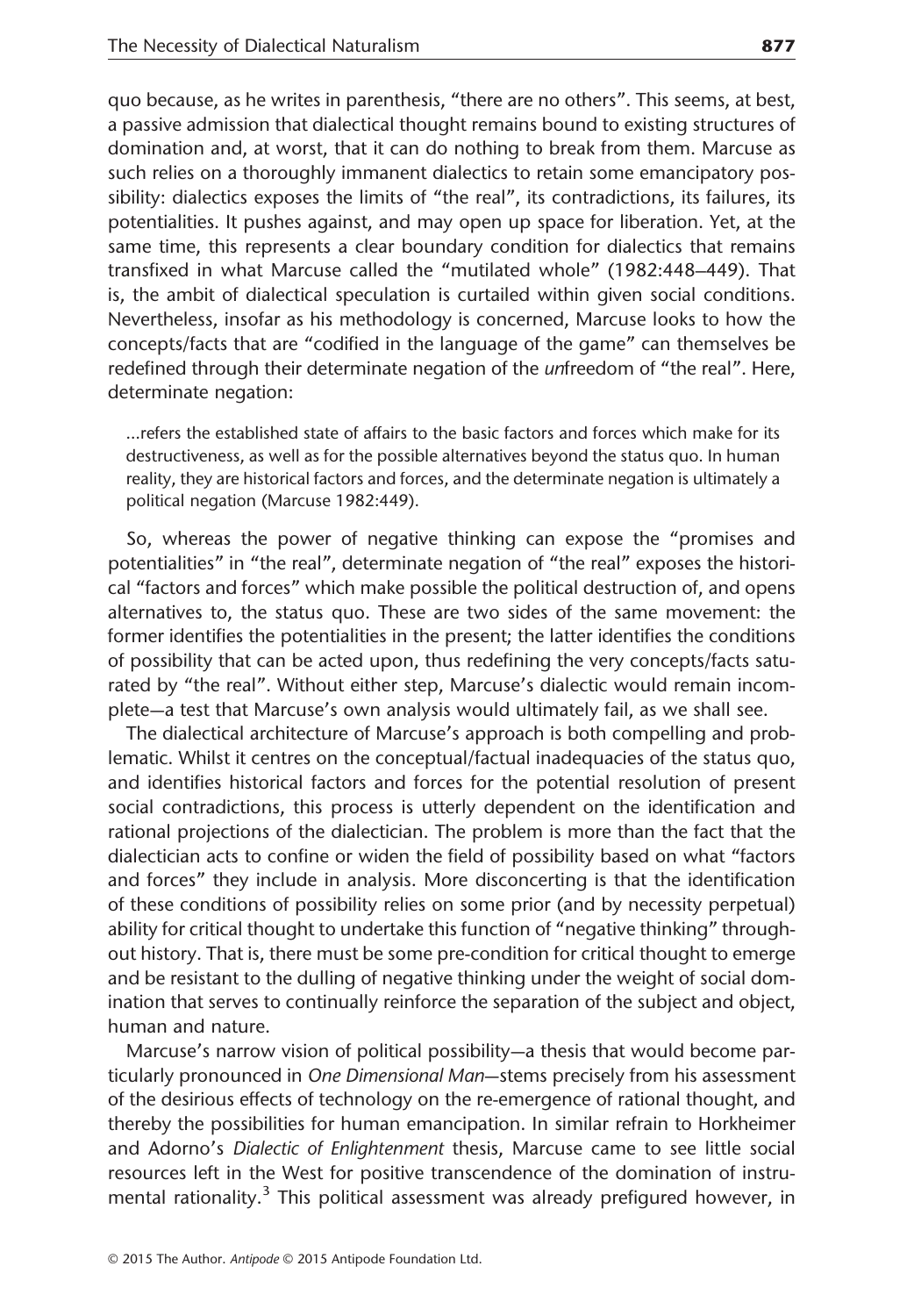the outline of his dialectical method in which he asserted that "technological reality" had conjoined the subject and object "so closely that the notion of object necessarily includes the subject…". The originary ground of dialectics, the view that subject and object are joined (and thereby that facts embody the knower), is overcome: in late capitalism, object dominates subject. The ambit for dialectical thought to help lead to a "more genuine reality" is ultimately arrested or closed by "technological reality". As Marcuse writes:

Those who enforce and direct this conquest [of matter, sic, nature] have used it to create a world in which the increasing comforts of life and the ubiquitous power of the productive apparatus keep man enslaved to the prevailing state of affairs. Those social groups which dialectical theory identified as the forces of negation are either defeated or reconciled with the established system. Before the power of the given facts, the power of negative thinking stands condemned (Marcuse 1982:451).

This was not just a simple re-assessment of the relative strength of the revolutionary subject, but a fundamental reversal of the potential for dialectical thought to emerge and sublate the subject/object as an affinity. Horkheimer (1946:168) had insisted on this materialist "logic", and Adorno had gone so far as to locate the deficiency of bourgeois philosophy in its failure to understand the subject/object relation (see Held 1980:201). Yet with Marcuse's move to a conception of modernity in which the object now includes the subject, he could no longer claim any ground for the possible re-emergence of negation that was silenced by the sheer power of accepted concepts/facts of the "technical apparatus". Against this historical rupture, how then can the "power of negative thinking" be rekindled to reveal to Reason that it is itself "still unreasonable, blind, the victim of unmastered forces" (Marcuse 1982:450)?

Reason has been colonised by interests of instrumentalisation in late bourgeois society, driven to serve only the profit motive and the narrow interests of domination: severing not only "human from human" but "human from nature". Bourgeois science reflects this overriding purpose of exchange value. We need look no further than "climate scepticism" as the last in a long line of degenerations, as thought itself finally succumbs to not only reflect, but become, dominant ideology. As Marcuse laments, "the subject that has conquered nature suffers under the dead weight of his conquest" (1982:451). Against the dominance of "technological reality", Marcuse offers a weak entreatment that thought "continues to protest in the name of truth" (1982:451). And it is in this context that Marcuse gives us the first indication of the potential of nature in revivifying dialectical thought toward an emancipatory horizon. For Marcuse cites "the waste of resources" as a factor in the perpetuation of the status quo and as one of the "unresolved contradictions"—part of the logic of things—that are "capable of piercing the ideology and of comprehending reality whole" (1982:451, emphasis added).<sup>4</sup> One can read into Marcuse here the suggestion that the environmental waste of bourgeois society leads to its determinate negation. That is, the most basic historical "factors and forces" of capitalist waste redefines the very language of progress, development, and technology of modern society and makes for the conditions of the destruction of the status quo. The abundance of waste, that is so obvious, so self-evident, and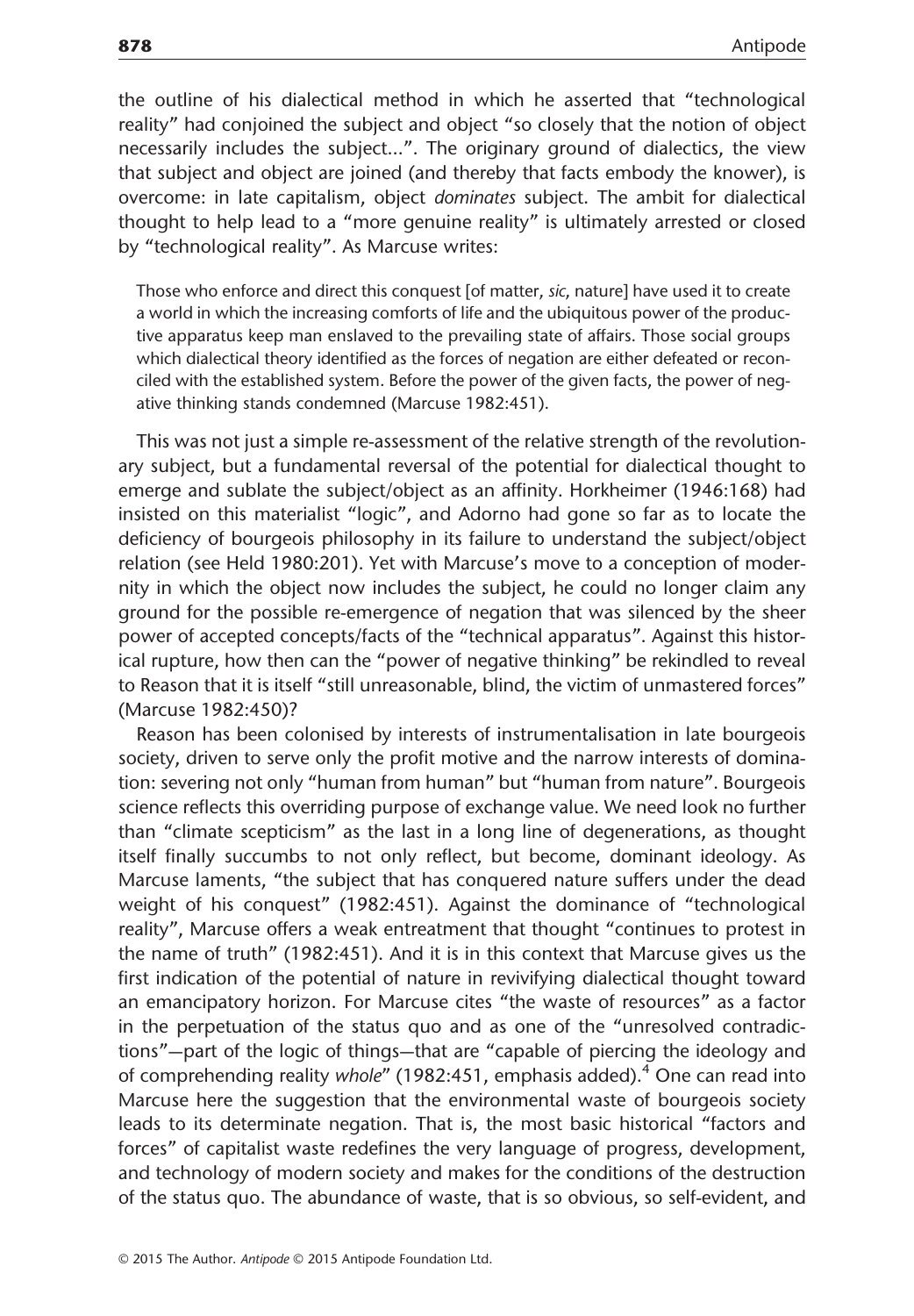yet banal, compels a negative comprehension of reality: indeed, such "nonpolitical language" may be the most "authentic expression" of absolute negation (1982:451). This gestures to the importance of ecological basis of the "whole" and while Marcuse ultimately neglected to systematically examine this potentiality, it is telling that he would turn to this just before his death (see Marcuse 1992).

## Beyond Marcuse: Towards an Understanding of Dialectics and Ecology

As we have seen, Marcuse's assessments of "technological reality" tends to eclipse his optimism, despite the repeated claims made throughout his work that the liberation of society remained a "vital need"—claims that become, in the absence of social resources necessary to sustain them, merely rhetorical (Marcuse 1965:105). For him, rationality itself had been reduced to "a set of truth values which hold good for the functioning of the apparatus—and for that alone" (Marcuse 1998:41, 49). The overall tone of Marcuse's work is "imbued" with the centrality of one-dimensional society that has rendered liberation impossible (Anderson and Rockwell 2012:xliii). Yet, the very criticisms Marcuse levelled against existentialism as falling to the "the very ideology which it attacks", can be said of his own hypostatisation of what is a specific historical condition into something ontological and metaphysical (1948:311). That is, Marcuse sees the possibility for negative thought as being "trapped" by the ideology it could expose. Any radicalism that dialectics could (re)claim belonged to a future lost to possibility. But this mystifies what dialectics is primed to uncover by projecting the dominant features of modernity and thus conflating (bourgeois) technological society as reality itself. Marcuse's projections lacked any systematic engagement with broader societal processes, those going on outside the West, and dirempted from the wider ecological context, resulting in a false rendering of the social totality. This failure is attributable to Marcuse's theoretical choices: he did not engage with social agency or the natural conditions (the "objective" relations) but rather to economic, productivist and technical categories (a nominalist and productivist "lens" that is itself the product of bourgeois interests and technological society) that he abstracted from the "whole". Without mediating these categories against a far more expansive notion of "the real" (inclusive of nature), Marcuse became trapped by his own projection. As he claimed, whilst the "present stage redefines the possibilities of man and nature in accordance with the new means available for their realization" this had achieved very little under advanced industrial society that had merely replaced personal dependence "with dependence on the 'objective order of things' (on economic laws, the market, etc.)" (1968:65, 144). An alternate dialectical approach however, could highlight the many dimensions of the social totality—the "whole"—that had been left out of Marcuse's analysis, including nature.

Yet towards the end of his life, Marcuse did speak to ecologism, on the basis of which some have suggested that a society without violence, destruction, and pollution was part of Marcuse's vision of liberation (Kellner 2005:33). Marcuse did proffer a revealing account of the radical potentialities within the ecologist movement—something that he saw as a revolt of "life instincts" against "socialized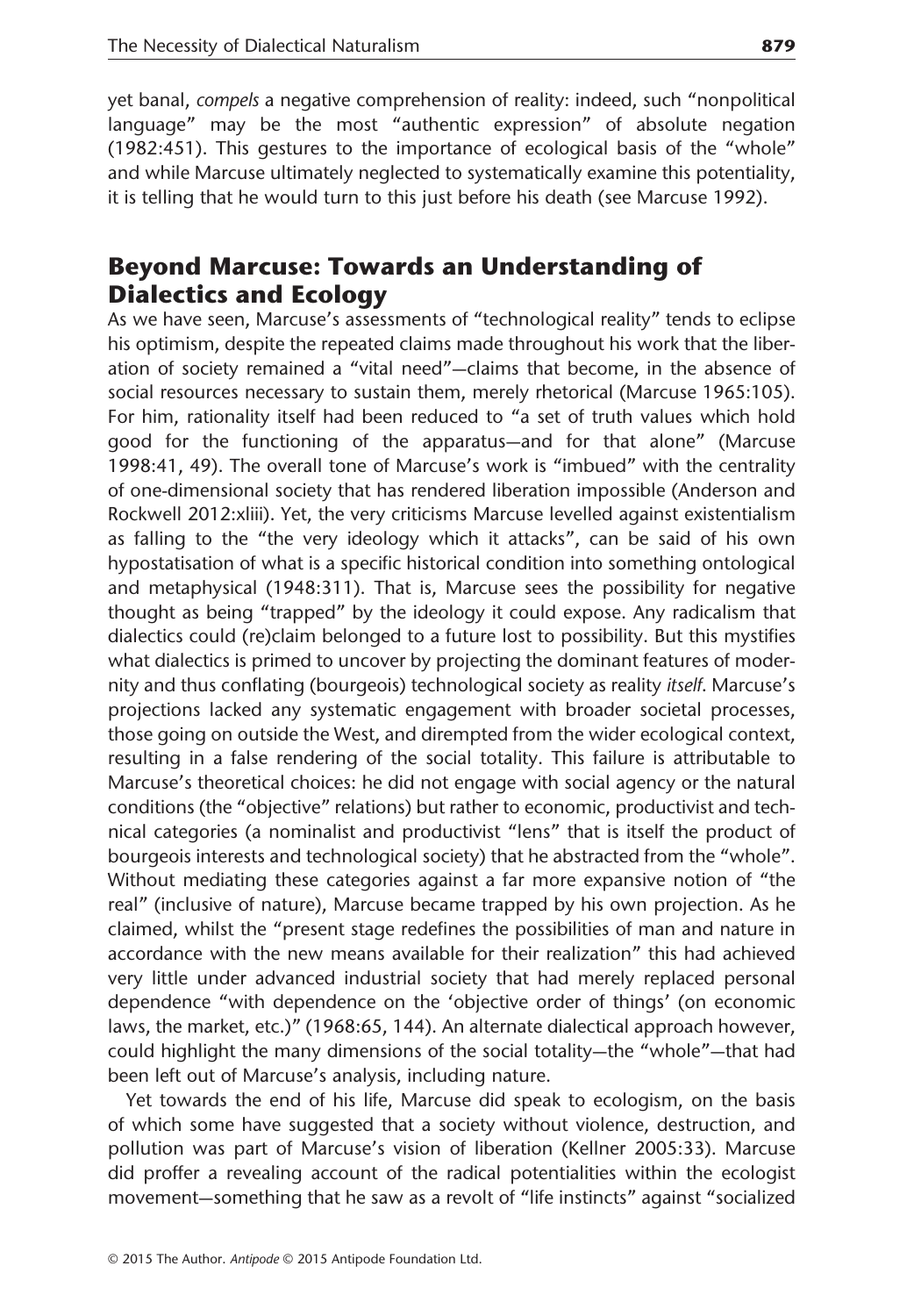destruction" and as the attempt to "subordinate destructive energy to erotic energy" (Marcuse 1992:37, 36). However, this radicalism, once again, falls to ambivalence and pessimism based upon his overriding conception of technological society. In one of his last talks, Marcuse located the sources for "institutionalized destructiveness"—including "the general poisoning and polluting of our life environment"—in the Freudian category, Thanatos. For him, any radical change, including the overcoming of this destructiveness, must be reflected in individual consciousness and unconsciousness, rather than just institutionally. And yet the "reality" principle socialised in institutions that guides individual drives, the division of labour, and the power structure, reinforces affirmations of, and conformity to, the established system of needs (Marcuse 1992:30, 32). Any increase in Thanatos thereby corresponds to a weakening of Eros in a tragic zero-sum game: the "preponderance" of Thanatos will, ultimately, overcome erotic energy in favour of the destructive. This suppresses the emancipatory potential of ecologism—in ways similar to how Marcuse saw the closing of negative thinking under technological rationality, discussed above—by holding the intersubjective relations as dominated by the symbolic order of institutionalised destructiveness (see Kovel 1992:42).

So despite this ecological turn in Marcuse's considerations, the same closure of the dialectic, the same suspension of historical process and emancipatory potential takes place. As he writes: "Under the conditions of advanced industrial society, satisfaction is always tied to destruction. The domination of nature is tied to the violation of nature. The search for new sources of energy is tied to the poisoning of the life environment …" (1992:32–33). In this dystopia, Marcuse sees that the "repulsion from historically possible change" as actually residing in the "individuals themselves", that is, in their basic instinctual structure (1992:35–36). So despite the ability of ecologism to subordinate "destructive energy to erotic energy", this pertains to only few individuals rather than across consciousness, unconsciousness, and social institutions necessary for radical change. Indeed, the individualised form of the contemporary ecologist movement is seen by Marcuse to militate against the types of "organisation" and "self-discipline" necessary for such radical change to take root (1992:38). For Marcuse, the question is whether ecologism can offer a direct, sustained and ongoing challenge to the existent "mode of production and model of consumption"—and he is less than hopeful for the realisation of an "authentic ecology", militancy and socialist politics (2005:175–176). Ecologism's weakness is more than just the potential for its co-option by dominant interests. For within capitalism nature is merely an "object of exploitation", and having become part of capitalism "serves to strengthen human servitude". Nature comes to be viewed, under the predominating liberal tendencies of the ecology movement, not as a potentially complementary agent in human history but a perpetually alienated, ontologically given bundle of "resources" to be instrumentally "managed" (see Löwenthal 1987:242–243). For Marcuse, this is the "insurmountable internal limitation of any capitalist ecology" (2005:176). Nature has itself been overridden by the expansionist tendencies of capitalist production, its "space" colonised by the same interests of domination, servitude and exploitation of the technical apparatus. Any potential for dialectical rupture is closed once again.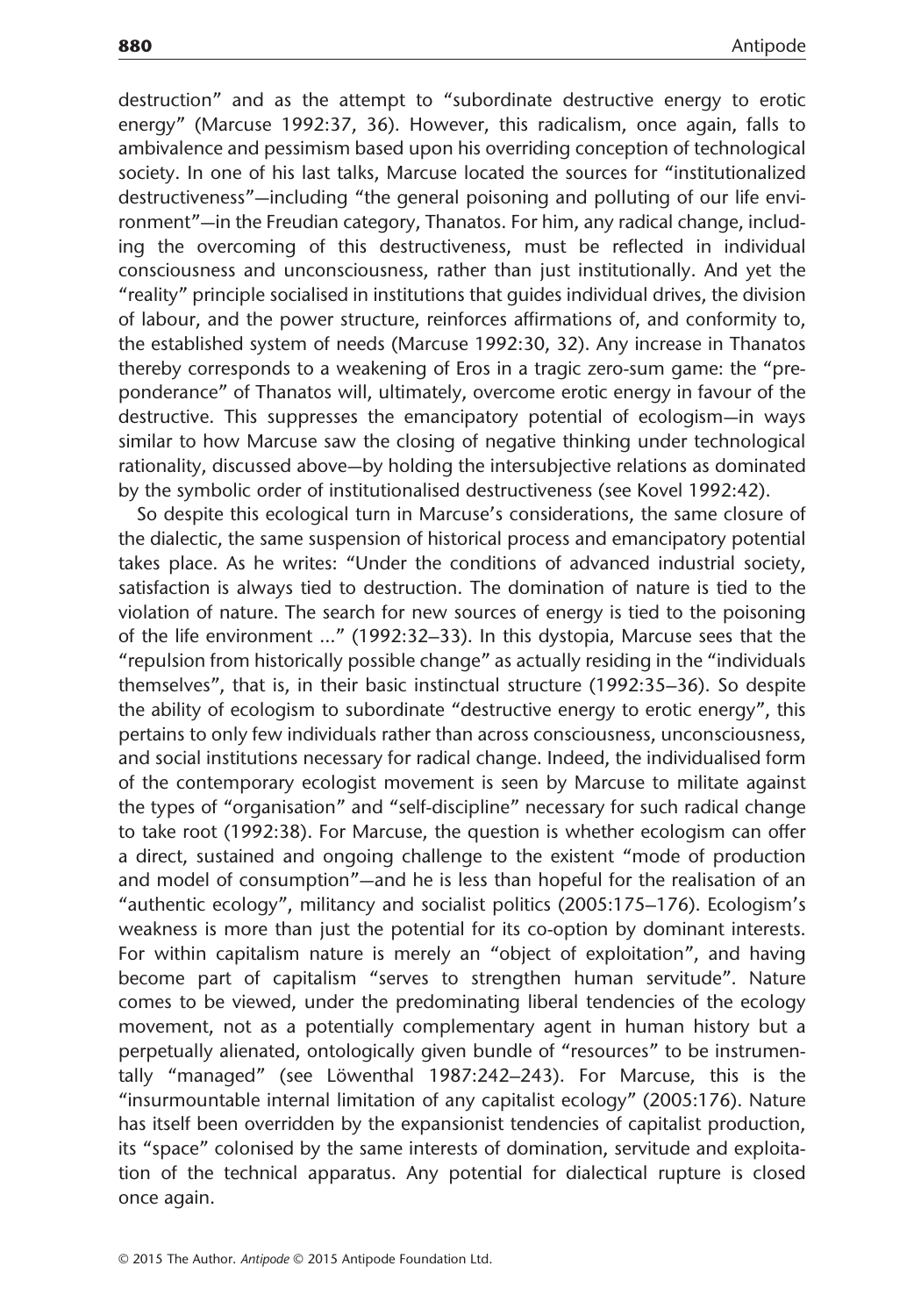Marcuse's failures are then properly identified in the absence of an interrogation of nature as fundamental to the "factors and forces" of historical change, in particular, the environmental limits of the "technological reality". The interlocking ecological crises has made apparent the sharp contradictions lying at the heart of bourgeois society and reveal that it cannot last for perhaps more than one century (if recent IPCC projections are correct). This exposes the "absolute contradiction between social wealth and its destructive use" (Marcuse 2005:174) that Marcuse, in his time, did not foresee. The immediacy of environmental crises has shifted beyond the projections of Marcuse's dialectical analysis, for in this context genuinely negative thinking must reflect the alienation of "human from human" and humanity from nature, that lies at the very core of bourgeois society, whether as rational choice, individual self-maximisation or Homo Economicus. For all of these ideological expressions of the capitalist "development" project presuppose not only the radical separation of human subjects from each other but from the natural world around them—and the limits of such thinking are pushing up against the very real limitations of nature itself. Dialectical thought must acknowledge this relation as part of the totality, rather than reify one aspect of domination and remaining at this level of abstraction. For humanity's alienation from nature appears necessary to the status quo, the technical apparatus, and interest of domination only if one buys into the fallacy of the ontological separation of human/nature. Contrary to Marcuse's interpretation, ecological crises expose the alienation at "the core of things" and by confronting "the real" with these limitations that it denies, determinate negation can become the "positive act" that Marcuse outlined that it could be: namely, falsifying reality and opening the "real possibilities" denied in the present (1982:447–448). But in so doing requires us to see the human and nature as affinity, that is, conceiving the basis of all social life within the complexity of the ecological system and determinate negation as the exposition of the underlying social contradictions based in, having effect on, human and nature.

## "Nature" as Ideology: Critical Reflections on the Ecology Movement

Regardless of the otherwise radical benefits of his dialectical approach, Marcuse did not solve the problem of the reification of nature. In this section, we explore the political relation between dialectical philosophy and the ecology movement as a step towards this reconciliation, suggesting the rupture between humanity and nature can be overcome by moving to dialectial naturalism. For when we consider the relation between dialectical philosophy and the ecology movement, we are inevitably forced up against one of the most entrenched prejudices of our time: what Adorno referred to as "action for action's sake" (1998:290). As Adorno well understood, the compulsion to jump into the immediacy of the barricades and police clashes, leaving the coherence and purpose of social action to little more than an afterthought, betrays the absence of negative thinking and a distinct tendency toward unconscious manipulation—a danger keenly recognised, and profitably exploited, by the apparatus of the culture industry. This is not to absolve Adorno's own disdain for the 1960s activism that can, arguably, also be seen as a response of such unconscious manipulation.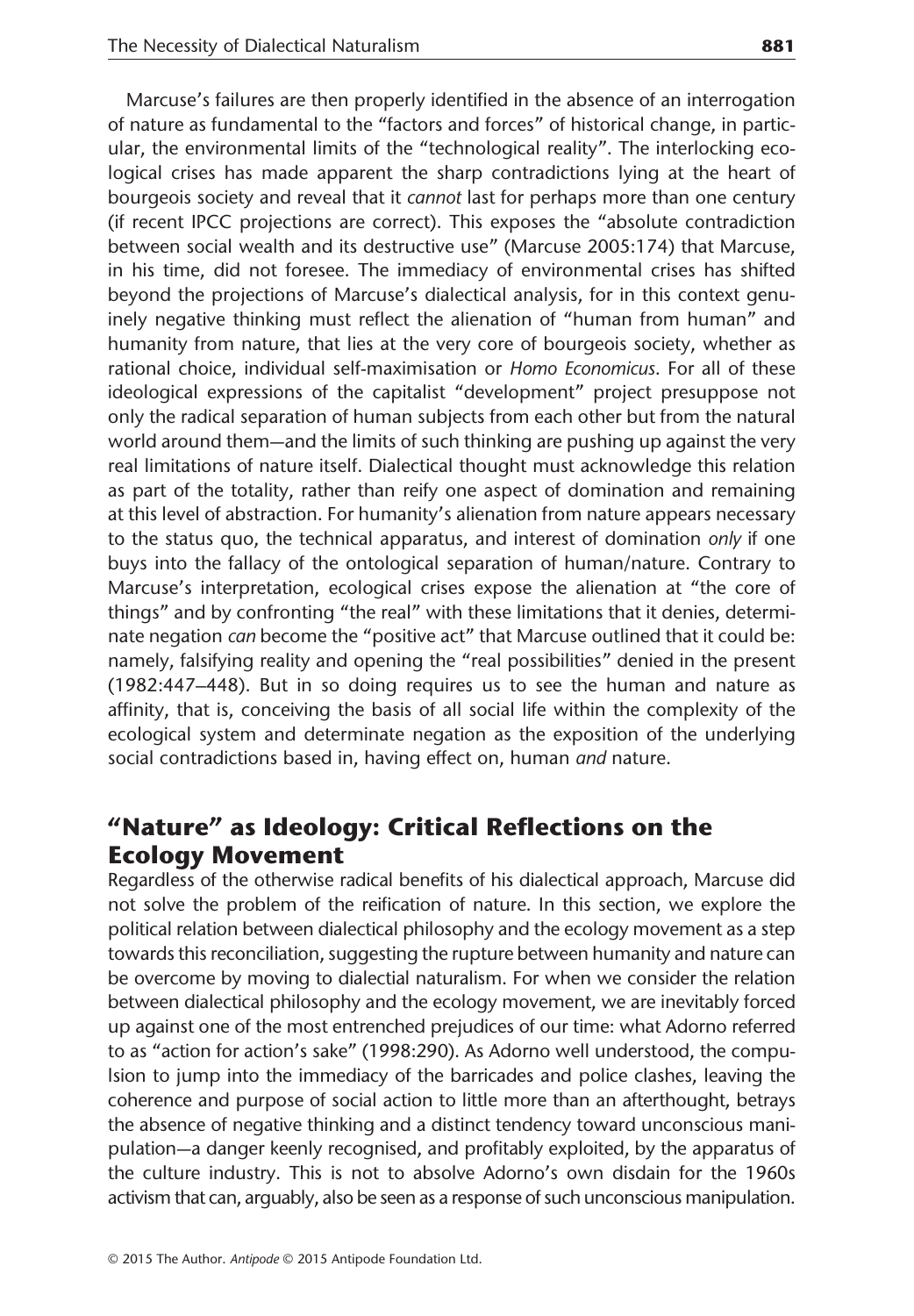Rather than "jump in" to the usual laundry list of petitions, catch-phrases and the bureaucratic "work" of green parties, the ecology movement must strive to make a lasting and meaningful impact upon the social maladies that are producing the earth's ecological crisis. A real concern is to ensure that the movement itself does not become complicit in the reproduction of the perverted logic of the status quo—and which justifies the urgent need for a dialectical naturalism to ground negative thinking in the present. By redirecting the rational desire for a social totality not premised on the domination of nature and humanity into reformist "solutions" designed to preserve the deeply irrational and anti-ecological organisation of contemporary society, the ecology movement risks being co-opted into precisely the same forms of social irrationality which have produced the ecological crisis in the first instance. A commonplace strategy through which this ideology solicits itself is through the demand for "immediate action": the repressive and relentless demand "to do" rather than "to think". Such reactions preclude dialectical reflection, "the hard labour of the negative", that alone promises to enable the ecology movement to break out of the mould of reified consciousness. An equal danger rests in the contemporary relationship between mass culture and political movements. The rise of "identity politics" could be understood as the surface phenomenon of a much deeper social pathology: namely the reduction of formerly fecund political movements to a monadic subjectivism and consumption logic which occludes any meaningful reflection on the relation between ends and means (Bookchin 1995b). Moreover, the grossly inadequate appeals by the ecology movement to the state or "corporate social responsibility" usurp a more meaningful, conscious and radical approach toward the ecological crisis that aims to get at the social roots of the problem, rather than simply its surface appearances.

Murray Bookchin has offered one of the most sustained critiques of such tendencies in the ecology movement, locating them in the dialectical contradictions presented by the dominion that bourgeois ideology has perpetually exerted. Perhaps the most obvious contradiction is, as revealed by Marcuse and the younger Bookchin, the obvious disparity between social wealth—that is, the possibilities of a "post-scarcity" society—and the actual social use of this wealth under late capitalism for repressive ends (Bookchin 1986:53ff). Yet there is a far more subterranean contradiction in bourgeois society. It originates in the often subconscious yearning for a rational society, a society based not in the reduction of "nature" to a mere object to be dominated, nor on the tyranny of needless toil and wretchedness, but the vague visions of a society that reflects and develops the diverse potentialities of human creativity and intelligence—rather than repressing them under the logic of exchange and irrational authority structures. This desire is something produced not out of the "autonomy" of an "ego", but rather by the social reality of alienation, as the younger Marx keenly observed (see Marx 1959). Yet this desire is denied by the prevailing social system of late capitalism. For its fulfilment would require a revolution in the very fabric of society that would put an end to the prevailing political and economic power structure which produces alienation and, through its ideology, mystifies this process as a "natural" one.

The denial of this yearning leads to its accompanying mystification of what are actually social pathologies into personal ones, a process by no means unique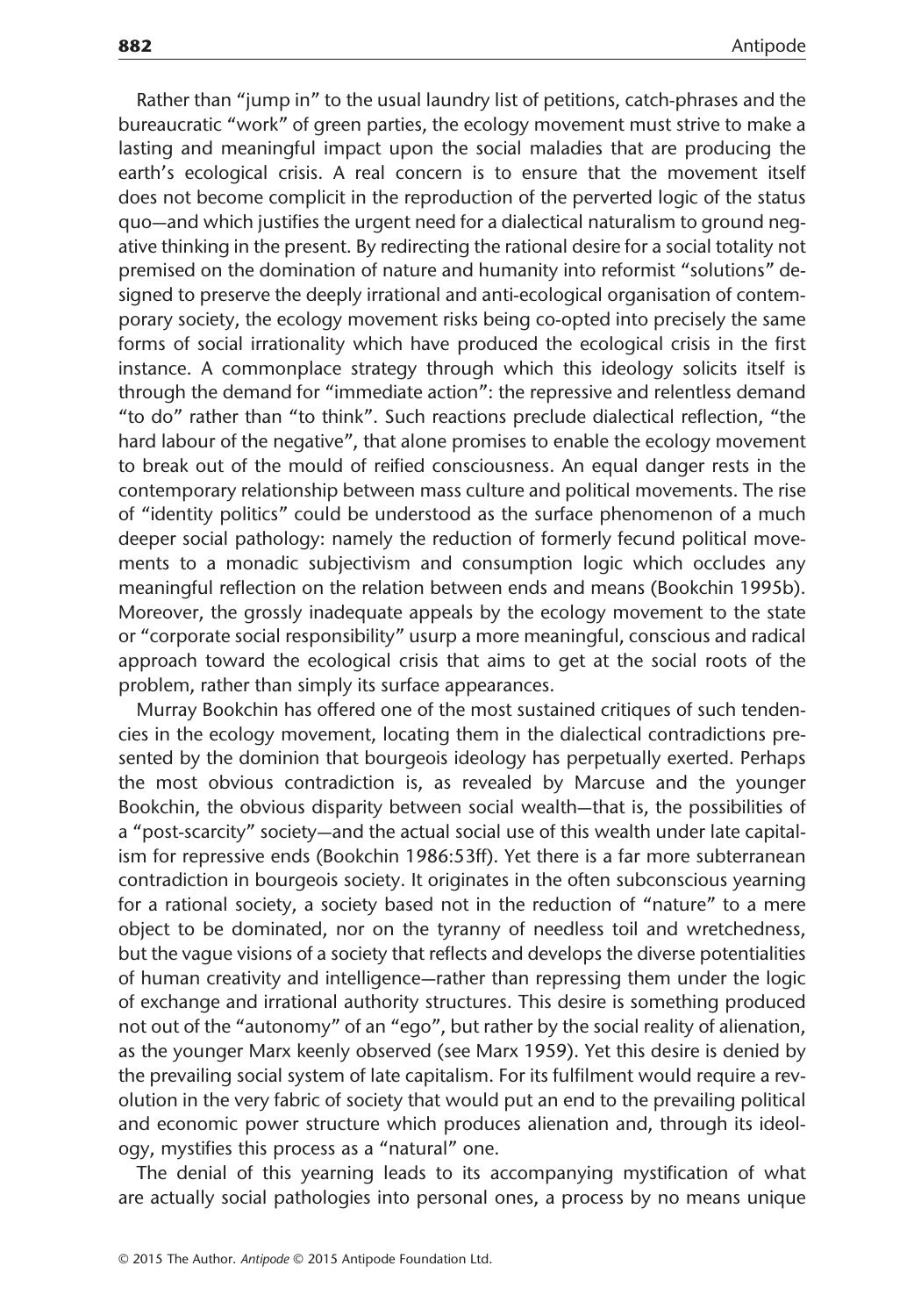to bourgeois society. To cite Bookchin, in the context of his critical essay on postmodernism:

Not surprisingly, there is a certain symmetry between the emergence of postmodernism as a widely accepted ideology and the emergence of the social circumstances that have made it so widely acceptable. Various societies do foster ideologies that render their pathologies tolerable by mystifying the problems they raise … Today's market society is no exception to this rule. The very tendency of mature capitalism to fragment traditional social and cultural relations by means of commodification yields reactionary cultural sequelae of its own: specifically, a consolidating ideology that holds the mind captive to the social order in the very name of fragmentation and its alleged virtues (1995a:175).

The concept of "nature", as it manifests in part of the ecology movement, is a remarkable example of how mystification can easily distort the more rational and revolutionary potentialities of an ecological awareness. This mystification is, however, part of an ideological history. Many philosophers of the bourgeois Enlightenment, in championing instrumental reason through the purely technocratic progress of science, defined the very notion of progress against a recalcitrant "nature". This was even evident in Hegel and Marx (and, to a degree, Marcuse) whose dialectical analysis did not extend to a challenging of the bourgeois notion of a universal antagonism between humanity and nature. This act of defining humanity against the natural world was a resounding archetype for the process of psychological repression characteristic of bourgeois social life that envisioned "reason" and "nature" as locked in a fatalistic and universal struggle.

On the other hand, the glorification of "nature" vis-à-vis human reason tends to lead to a pervasive irrationalism that, arguably, merely releases the various sicknesses of the collective unconscious into a mirror image of "nature", which is little more than the reflection of its own violent undercurrents. Historical examples of this include German fascism, founded on its ideology of blood and soil, its more recent configurations in eco-fascism, and the deceptively reactionary notions of anarchoprimitivism and deep ecology.<sup>5</sup> The glorification of nature and the accompanying deprecation of human rationality terminates in the one-sided and often destructive attitude toward all that exists, with a view toward returning to an illusory prelapsarian utopia, or in the championing of a Malthusian "Year Zero". Either polarity lacks the understanding of dialectical naturalism that sees humanity and nature as intimately bound, as equiprimordial.

In invoking the holy symbology of natural authenticity, it is likely that this type of ecological movement, ironically, renders itself all the more captive to reification. As Adorno once said "such naiveté reproduces itself incessantly and disastrously" (1998:12). The concept of "nature" is always a potential victim for reification, and rarely does it escape the gravitational pull of dominant ideology (as we have seen in the dogmas of Malthusianism, anti-humanism and primitivism). What is missing is a dialectical awareness of how the movement of history has continually produced the social potentialities of its own negation, only to have these potentialities subsumed under the swampy mists of reaction and unreason. In Bookchin's words: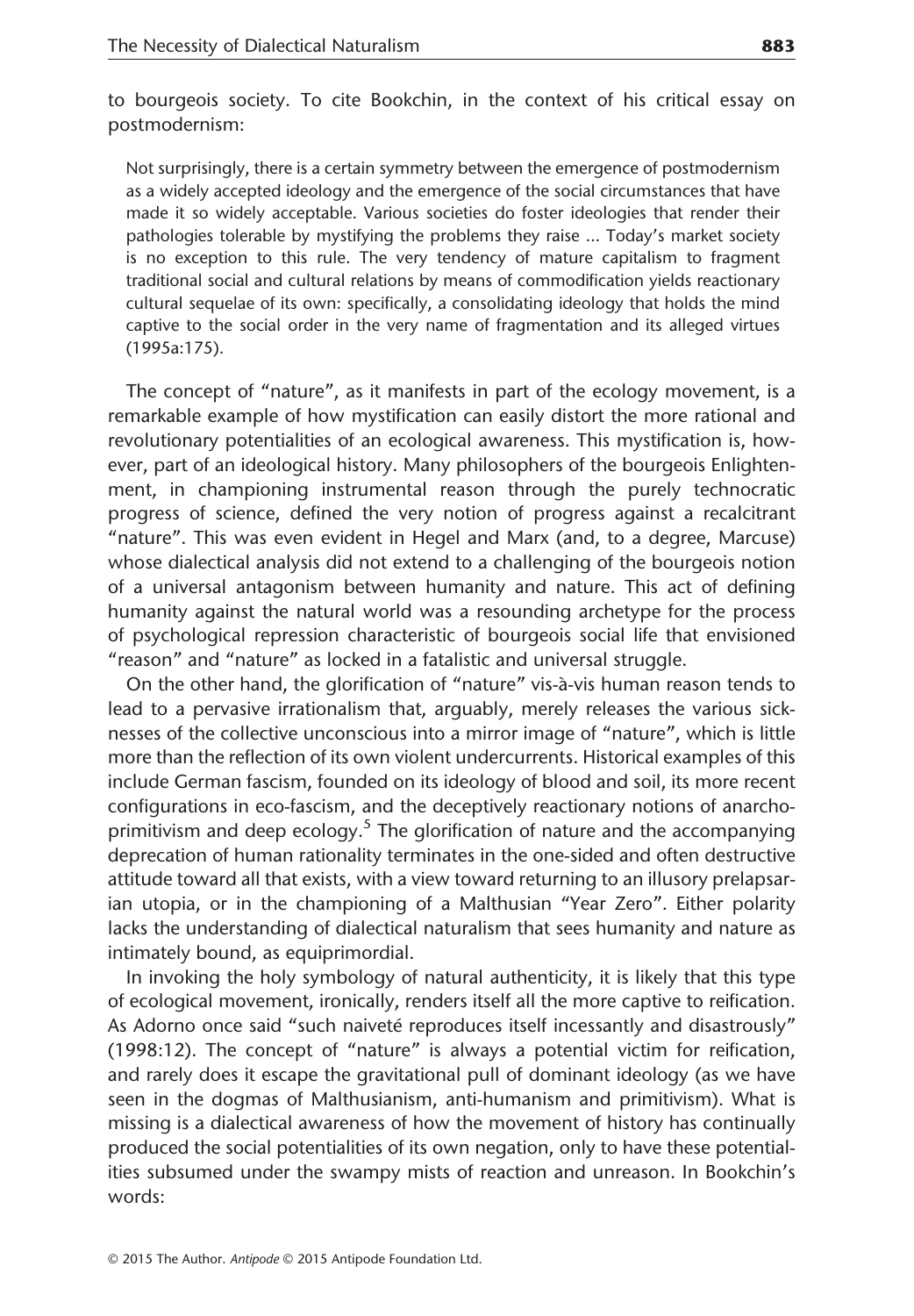History, insofar as we conceive it as the unfolding of humanity's rational component—its developing potentiality for freedom, self-consciousness, and cooperation—is a complex account of the cultivation of human sensibilities, institutions, intellectuality, and knowledge, or what was once called "the education of humanity". To deal with history as a steady "Fall" from an animalistic "authenticity", as Zerzan, Bradford, and their compatriots do in varying degrees in a fashion very similar to Martin Heidegger, is to ignore the expanding ideals of freedom, individuality, and self-consciousness that have marked epochs of human development—not to speak of the widening scope of revolutionary struggles to achieve those ends (1995b:48).

To widen the scope for struggles against the social causes of the ecological crisis, we are obligated to cast off the banal conceptual discourse through which bourgeois society rationalises ecological crisis—as redolent in phrases such as "market environmentalism" and "green consumerism". A basic prerequisite for the reinvigoration of a revolutionary, coherent, and rational ecology movement is for it to avoid the simplistic reduction of its social consciousness to a false dichotomy between the evils of "industrial civilisation" and a primordial "nature". It is exactly this one-sided attitude toward social reality that can be overcome through a dialectical naturalism, making it possible to confront the objective reality of the ecological crisis beyond the limitations of the socially-inculcated one-dimensional consciousness that Marcuse so lamented.

#### The Necessity of a Dialectical Naturalism

The attempt to understand the objective reality of the ecological crisis requires an awareness of the dialectical contradictions of history—especially in the relation between human beings and their natural environs. Fortunately, Bookchin's notion of a "dialectical naturalism" offers a unique means for us to comprehend the rational potentialities in "the real" which bourgeois civilisation has cast aside, denied, or left unrealised. This aims at the restorative relation between human "second nature" and biological "first nature" (Bookchin 1999). However vaguely Bookchin may have formulated his concept of dialectical naturalism, it nonetheless evokes the glimmer of the hidden possibilities of a more rational relation between human social organisation and the natural world. It is, as Marcuse maintained somewhat inconsistently, only through the nuances of dialectical thought that "naturalism" may be emancipated from its degraded status as a mere object of ideology.

Traditionally, the great merit of dialectical thought is that it has always sought to move beyond the ideological limitations of the here and now, the prejudices that limit social relations from unfolding to their inherent potentialities. To borrow from Marcuse, the power of dialectical analysis lies in exposing how "the real" opposes and denies the potentialities inherent in itself. This involves both a critique of ideology (already indicated above) and expanding our consciousness of the potentialities of history and of civilisational development more generally. This is precisely the two-fold task that Bookchin's notion of "dialectical naturalism" undertakes. One of the most pressing tasks, as Bookchin conceives it, is to expand our awareness of the ethical potentialities bound up within the movement of history. This is directly related to a critique of the bourgeois conception of nature as mere utility that remains pervasive both culturally and psychologically.<sup>6</sup> A dialectical naturalism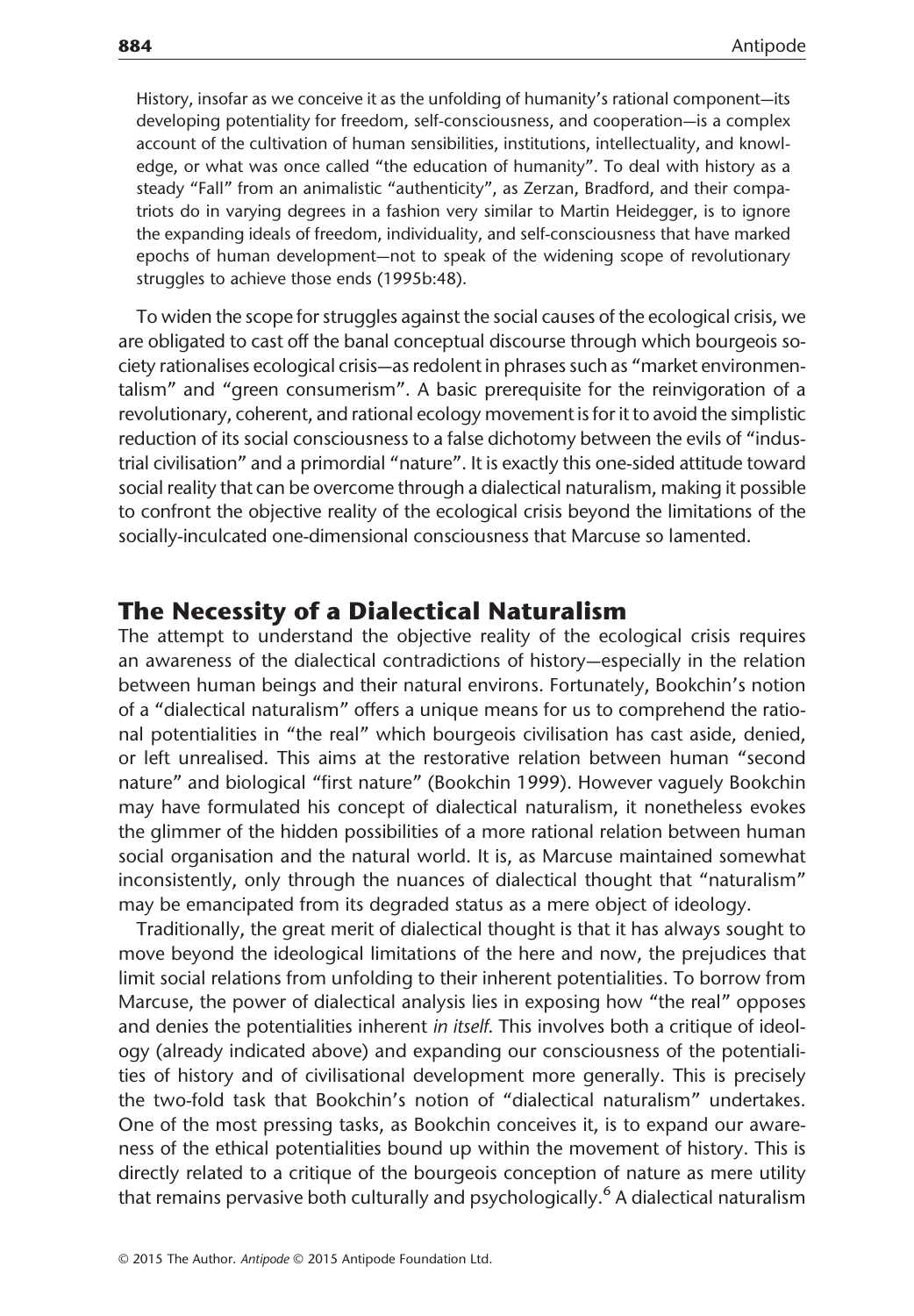would, in contradistinction, allow us to glimpse the intro-reflected and symbiotic relation between human and natural history, without reducing either into an instrumental and domineering "single science":

Subjectivity and specifically human consciousness … cannot be ignored in formulating an evolutionary theory. We may reasonably claim that human will and freedom, at least as self-consciousness and self-reflection, have their own natural history in potentialities of the natural world—in contrast to the view that they are sui generis, the product of a rupture with the whole of development so unprecedented and unique that it contradicts the gradedness of all phenomena from the antecedent potentialities that lie behind and within every processual "product". Such claims are intended to underwrite our efforts to deal with the natural world as we choose—indeed, as Marx put it in the Grundrisse, to regard nature merely as "an object for mankind, purely a matter of utility (1999:45).

Given that dialectical analysis addresses the whole, it must necessarily accommodate the discoveries of ecological science in its account of human and natural history. This, in turn, culminates in the infusion of dialectical analysis with ecological ethics. As argued by Bookchin:

The compelling dictum, "respect for nature", has concrete implications. To assume that our knowledge of this complex, richly textured, and perpetually changing natural kaleidoscope of life-forms lends itself to a degree of "mastery" that allows us free rein in manipulating the biosphere is sheer foolishness (1982:24–25, quoted in Bookchin 1990).

Indeed, what dialectical thought has lacked in previous epochs of history is an awareness of how reason itself is an implicit potentiality of the natural world. The false dichotomy between reason and nature, as if we must choose between the mythic primitivism of "deep ecology" and the manipulative instrumentalism of liberal environmentalism, reflects the institutionalised prejudices and practices of social relations deformed under bourgeois society, just as it reflects the inability to move beyond the false oppositions which have emerged not from an objective engagement with nature but through the distortion of nature by way of the conceptual identity imposed upon it. In relating nature and reason as presupposed opposites, we deny the extent to which they presuppose one another:

It is grossly misleading to invoke "biocentrism", "natural law" and antihumanism for ends that deny the most distinctive of human natural attributes: the ability to reason, to foresee, to will, and to act insightfully to enhance nature's own development. In a sense, it deprecates nature to separate these subjective attributes from it, as though they did not emerge out of evolutionary development and were not implicitly part of animal development (Bookchin 1995c).

Dialectical naturalism does not therefore advocate a hubristic "stewardship" of nature at the hands of humanity (see Bookchin 1990). Rather, through a successively graded series of determinate negations, humanity—through the development of its own "second nature"—gradually becomes conscious of its own potentialities for reason and freedom. Through this drawn-out historical process of self-awareness and capacity for self-determination, humanity may gain the ability to choose paths which would lead not only to its own self-harmonisation and rationality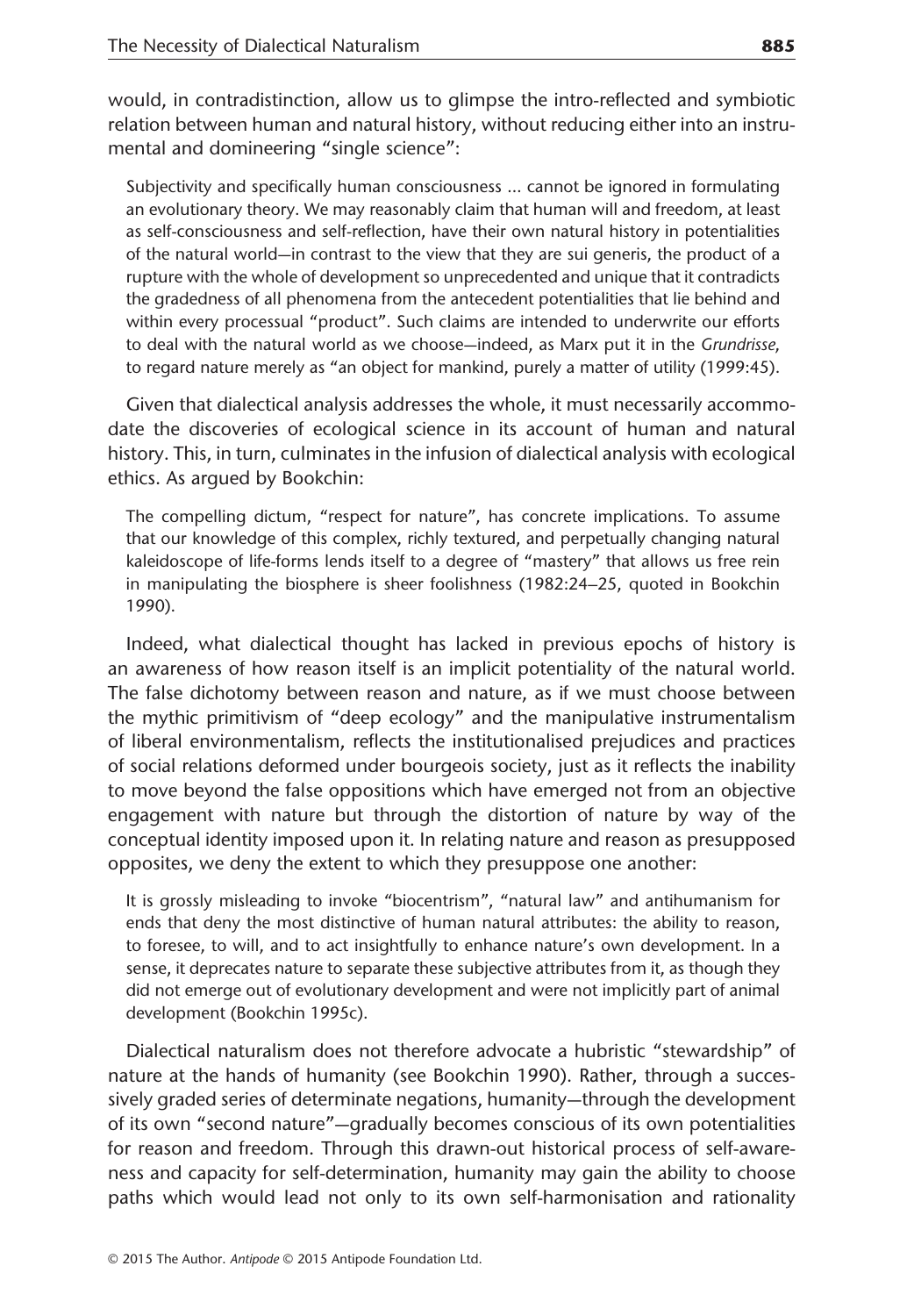but, as a logical corollary to this, to a form of ecological society reflective of harmony between humanity and nature. The historical process of human "second nature", therefore, has never in truth been something isolated from "first nature" but is actually a process of reciprocal determination. Within this dialectic remains the unactualised potentiality for a more rational, and therefore ecological, society. As Bookchin claims:

It is eminently natural for humanity to create a "second nature" from its evolution in "first nature". By second nature, I mean the development of uniquely human culture, with a wide variety of institutionalized human communities, effective human technics, richly symbolic languages, and carefully managed sources of nutriment. Dualism, in all its forms, has opposed these two natures to each other, as antagonists. Monism, in turn, often dissolves one into the other—be it liberalism, fascism, or more recently, the biocentrism that so closely approximates misanthropic antihumanism. These monist ideologies differ primarily in whether they want to dissolve first nature into second or second nature into first (1987:21).

All forms of monism and dualism are one-sided by their reduction of history into this simplistic process of dissolution. Indeed, they are a product of the dominant ideology that they both embody and reflect:

What these dualisms and monisms have in common is an acceptance of domination. Classically, the counterpart of the "domination of nature by man" has been the "domination of man by nature". Just as Marxism and liberalism see the former as a desideratum that emerges out of the latter, so enthusiasts of "natural law" accept the latter as a fact and condemn efforts to achieve the former. These views are deeply flawed—not only because they are conceptually one-sided or simply wrong, but because of the way they are philosophically structured and worked-out. The real question, I submit, is not whether second nature parallels, opposes, or blandly "participates" in an "egalitarian" first nature; rather, it is how second nature is derived from first nature … The ecological crisis we face today is very much a crisis in the emergence of society out of biology, in the problems (the rise of hierarchy, domination, patriarchy, classes, and the state) that unfolded with this development, and in the liberatory pathways that provide an alternative to this warped history (1987:21–22).

Bookchin's magnum opus, The Ecology of Freedom, is an attempt to explore such alternative, liberatory pathways through a dialectical analysis of the relationship between natural and human history. Whilst an account of its nuances and leitmotifs cannot possibly be given here, its dialectical historicism aims to actualise the potentialities of history rather than merely producing the "facts" as in the positivist tradition and its "truths" that are vulnerable to ideological capture. Much like Hegel's Phenomenology of Spirit and Benjamin's The Arcades Project, its overall concern is to present an analysis of the movement of history (in Bookchin's case, of the hierarchical relation between human domination and the domination of nature leading up to the ecological crisis) without becoming confined within the ideological categories through which this movement has become understood in "official history" (Bookchin 1982:65). It presents an introjection of naturalistic and dialectical philosophy: an attempt to document and give voice to the possibilities of an interrelated first and second nature. At the same time, it also connects the failure of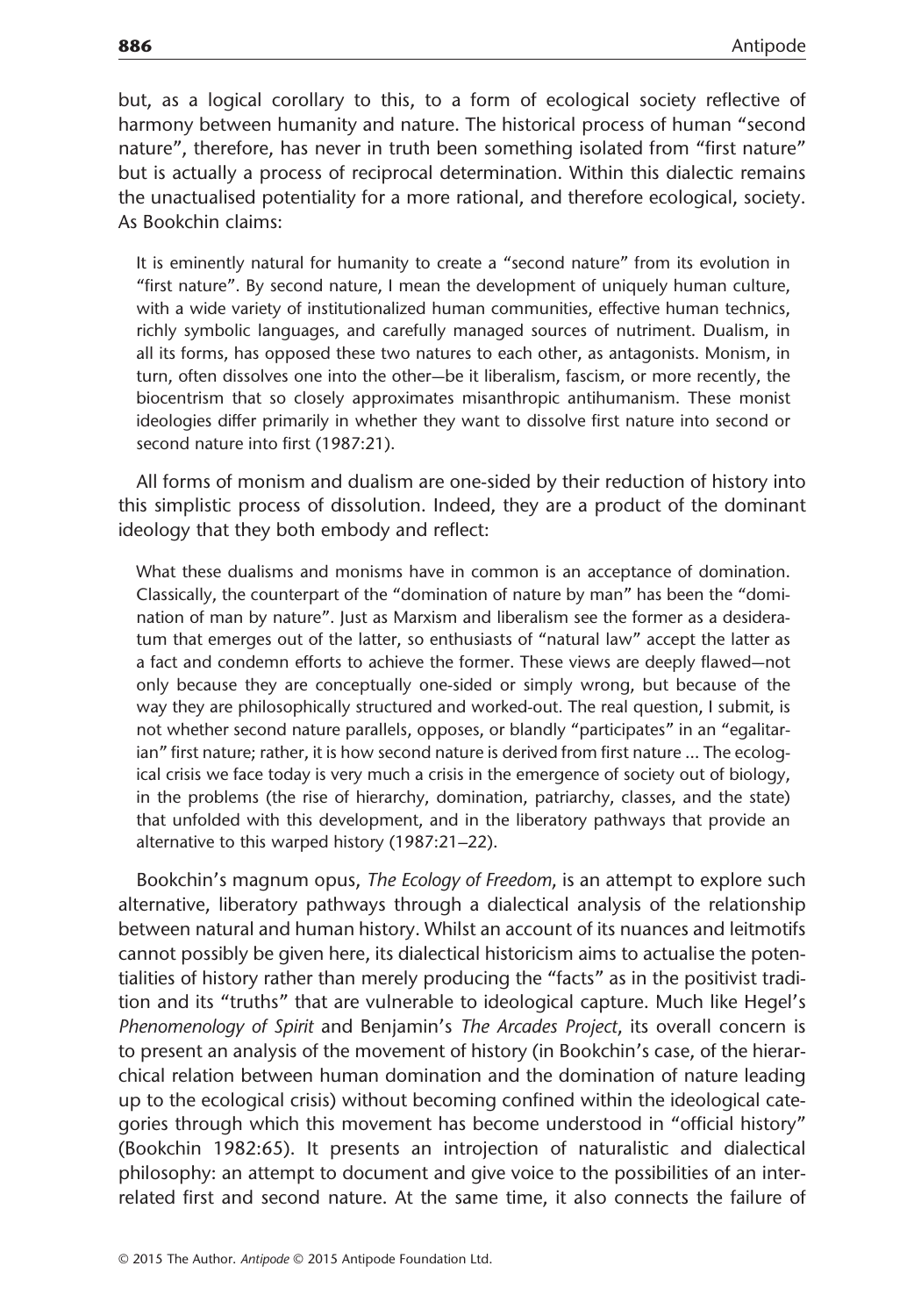revolutionary movements of the past to the degraded actuality of the present, especially the concrete social factors underlying the ecological crisis (hierarchy, class, patriarchy, and the emergence of capitalism). Here, Bookchin's more dynamic treatment of class (inclusive of women, youth, disenfranchised) is quite different to Marcuse's, its wider basis bringing with it a more adequate conceptualisation of totality and relations therein. This more adequate ontological commitment allows Bookchin to see ecological problems as the product of the domination of people by people, as part of the same pathology of hierarchy.<sup>7</sup> Stated positively, it is in these ways that Bookchin's approach gestures to the radical possibility contained within a dialectic that grasps human and nature as an affinity.

Despite this potential, the ecology movement, as a whole, is yet to take seriously the potentials of dialectical thinking. This is symptomatic of the contemporary Left, which has atrophied in the face of the various maladies of the neoliberal era. Dialectical naturalism can contribute to a revolutionary renewal of the ecology movement by exposing how the real opposes and denies the potentialities inherent in itself. That is, dialectical naturalism allows for a re-engagement with future reconstruction—the "could-be" of an emancipated and egalitarian society free from domination and exploitation—by reconciling the fundamental relation between humankind and nature. In this way, it reinvokes the subject/object relation that was reversed in Marcuse's conception of "technological reality" (ie object dominates subject). Nor does it make the same false assumption that society and humanity are separated from natural evolution. Rather, it uncovers the ideology that identifies "human progress with the idea of dominating nature". It is evident that capitalism (both corporate and state) maintain the idea of controlling nature as a deeply systemic factor in social life (see Marcuse, 1948)—but what is usually overlooked is that the collapse to one-dimensionality in Marcuse's thought is but an example of dialectical thought succumbing to this systemic bias also.

An example of what possibilities are opened by dialectical naturalism can be seen in Bookchin's account of technology—an example that contrasts sharply with Marcuse's own reading in which technology seemed bound to the reproduction of the "totalitarian-technological stage" (Marcuse 1965:103).<sup>8</sup> Dialectical naturalism charts a different course grounded in an understanding of the rational potentialities of technology, particularly in the interests of ecological restoration (a task which is becoming increasingly unavoidable with the advanced state of global warming and is redolent in policies/practices of climate "adaptation and mitigation"). As Bookchin (2009:285) argues, we falsely identify technology and population as part of the problem, seeking to treat the symptoms instead of the pathology. The question, rather, for Bookchin, is not of either denouncing or applauding growth in "social productivity" as it is for Marcuse (1965:104)—it is about the movement toward the conditions of genuine human association located in, and in unity with, our natural environment. Far removed from an anthropocentric vision of stewardship, Bookchin looks to a form of "ethical humanly scaled community that establishes a creative interaction with its natural environment" (1996b:xvii)<sup>.</sup> Essential to this vision is a decentralised, non-hierarchical formulation of society as a foundation to dialectical naturalism. Essential to this is "theme of complementarity" or "integration" in which the relation between humanity and nature is restored at a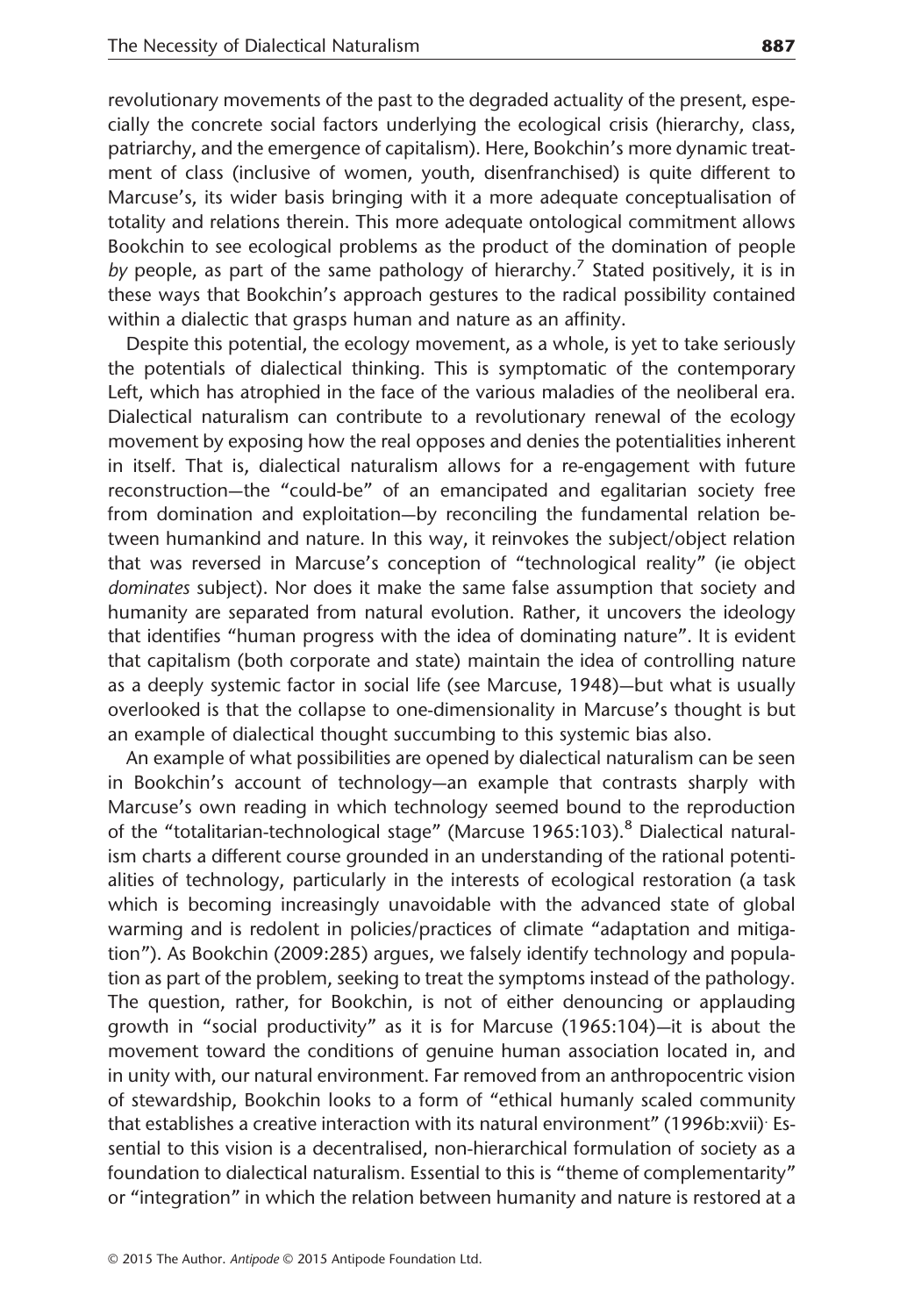"fuller level of mutualistic harmony" (1987:38, 32, 21). It should be noted how this recalls Reclus' emphasis on "small, loving and intelligent associations" as paramount to freeing ourselves from social domination toward an emancipatory "fraternal society" (1911:183). Here, reflection on the rational potentialities or social intelligence affirms the notion that people are self-consciously transformative, and thus possessing a capacity, however latent, for opening a space in which theory and practice may converge regardless of the seemingly monolithic power of domination.<sup>9</sup>

Whereas technology was regarded by Marcuse as repressive, for Bookchin technology is part of nature, part of the evolutionary process. It is social hierarchy that sets nature apart as something to be dominated and which renders technology captive to particular ends that seek to objectify it. As stated by Bookchin, it is the "harshly objective factors" driven by the market—the "laws" of supply and demand, of "dehumanising competition"—that are "impervious" to "ethical persuasion" in the pursuit of growth and profit that "preclude a meaningful ecological orientation". This does not evince a superficial engagement with capitalism; on the contrary, its emphasis on relations rather than material features alone offers a wider critique of the effects of capitalism on society, intersubjectivity, and nature. In effect, Bookchin is pushing towards a different geography and dialectics anathema to any hierarchical imposition.<sup>10</sup> Bookchin's social ecologism is able to identify that the key problem is social, for under these pathological conditions technology services only "destructive capitalistic ends". In contradistinction, dialectical naturalism advances the notion of complementarity in which human beings play a "supportive role" in maintaining the biosphere—a "creative" function that includes the deployment of rational-technological capacities with, and for, nature. Such a view takes as fundamental the relation between humanity and nature, and the grave responsibility that "the future of life on this planet pivots on the future of society" (Bookchin 2009:292, 293, 294–295). This synthesis results in a creative self-conscious in which humankind is involved with nature "with the best practices"—including technology, or more specially, ecotechnologies that would offer a profoundly new symbiotic relation inclusive of technology and the ecocommunities in which they are located.<sup>11</sup> This determinate negation of restrictions on nature, technology, and humanity offers a compelling account of what possibilities are opened by a dialectical naturalism. This fits well with Gordan's (2009) assessment of the relation between anarchism and technology for it emphasises the "inherence" of social relations in technological design and deployment, but to which we would add that it allows not only for the judgement of technologies according to their promotion of hierarchical or non-hierarchical social practices but also their supportive or non-supportive ecological orientation. The point of dialectical naturalism is to help understand, identify, and overcome what blocks the potential of a "liberatory technology" (Leff 1998:69), to arrest those social forces that impede the internalisation of ecological concerns, and to adjust technology to ecological conditions of conviviality and sustainable production. This potentiality would require nothing less than a sweeping and revolutionary change of social relations—a society moving toward the abolition of all forms of domination, hierarchy, and class, and therefore a society that has done away with all of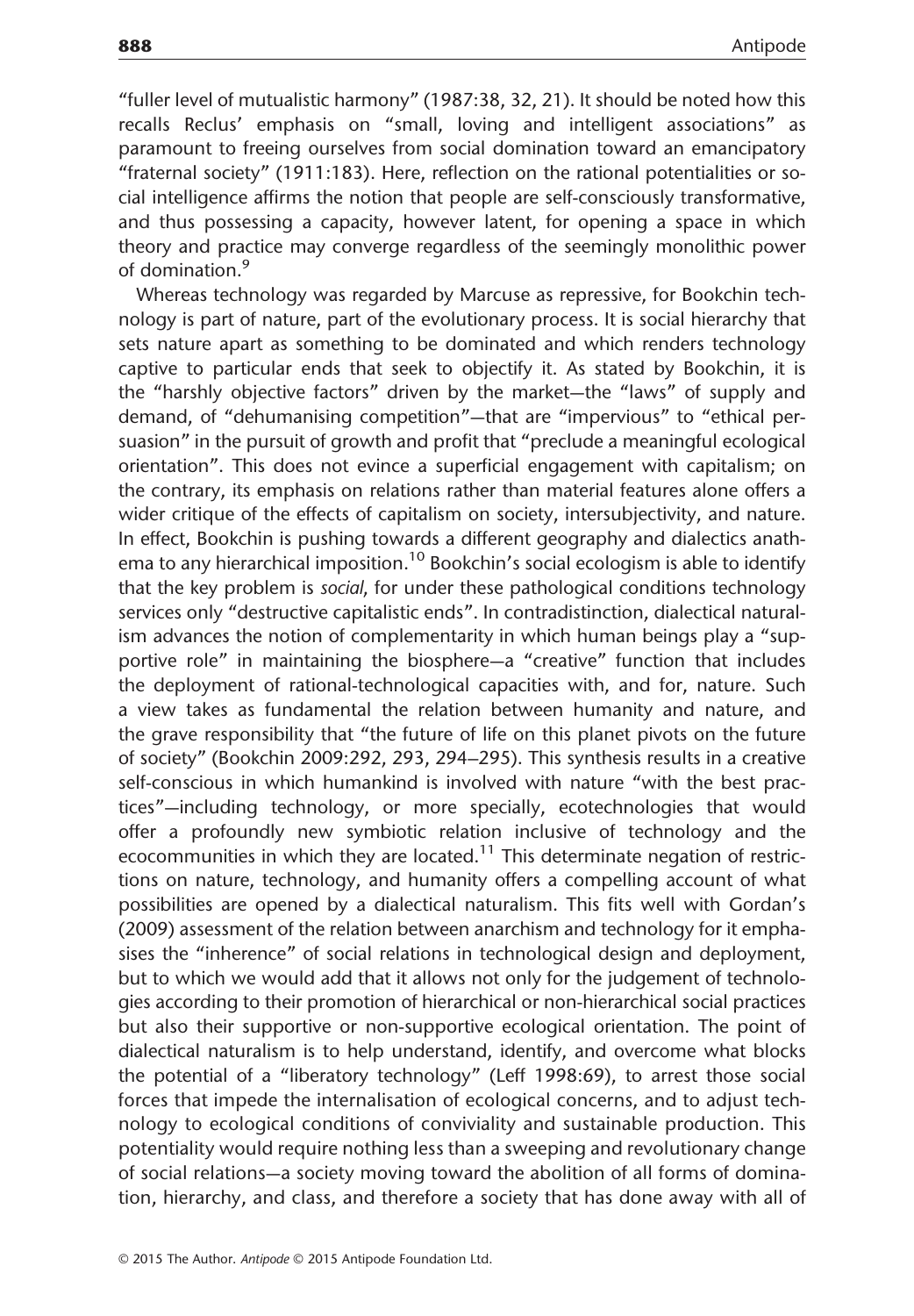## Conclusion

In this article we have tried to show the limitations that can result in dialectical analysis in the absence of ecological understanding of the totality. Marcuse's limited application of dialectical analysis contributed to an oversight of the necessary implication between dialectics and nature, the comprehension of the social totality, and thus severely curtailed emancipatory politics. This one-sided analysis contributed towards skepticism, even a fatalist resignation in parts of his work: for in a world of advanced industry and technical progress, Marcuse sacrificed dialectics to the perceived dominance of "the real". In juxtaposition, dialectical naturalism—as advanced by Bookchin—seeks to expose the transitory and partial nature of "the real" and to expand our awareness of the potentialities of the age. Whilst we have only outlined the first steps in how dialectical naturalism begins to break through the reified and distorted concept of "nature" that is separated from humanity under the dominant ideology, it does so, though Bookchin's understanding of "second nature" and "first nature" that does not dissolve either into the other, nor establish them as existing within a universal, and ultimately false, antagonism (see Bookchin 1999). Instead, nature and reason (in the most universal sense) are seen to co-exist within a historical process of reciprocal determination, as an affinity. Dialectical naturalism restores to dialectic the awareness that totality is always fleeting and nonidentical to its appearance, its "official" public relations image that glosses over the "mutilated whole". Marcuse's despair and ambivalence was directly attributable to the absence of nature in his dialectical approach. Yet whereas it was the ideological facade rather than a totality that Marcuse reflected, dialectical naturalism can help us recover precisely what has been silenced through the identity of the cover concepts imposed by reigning ideology.

Our age of ecological crises has propelled dialectical analysis into a higher stage of truth. As posited by Bookchin, the pressing reality of global crises has obliged us to overcome the one-sidedness of earlier conceptions of the dialectic which took for granted the necessity of the domination of nature in the "progress" of history. The great limitation with the Hegelian dialectical tradition—indeed, German idealism—has always been its assumed separation between nature and Reason.<sup>12</sup> The potentialities of true humanism lie, however, in the environmental conditions of its becoming. A liberated humankind, with its accompanying "second nature", actualises itself through "first nature" without reducing it into its own self-image: thus the dialectical understanding of the totality must, necessarily, be ecological. In the words of Adorno, "in its proper place, even epistemologically, the relationship of subject and object would lie in a peace achieved between human beings as well as between them and their Other. Peace is the state of differentiation without domination, with the differentiated participating in each other" (1998:s.2,  $247$ ).<sup>13</sup> To give everything its proper place does not have to issue in Heidegger's (1993) misbelief that such naming would lead to an all dominating agenda, yoking nature under "the Idea", and leading to the complete mastery of nature. To give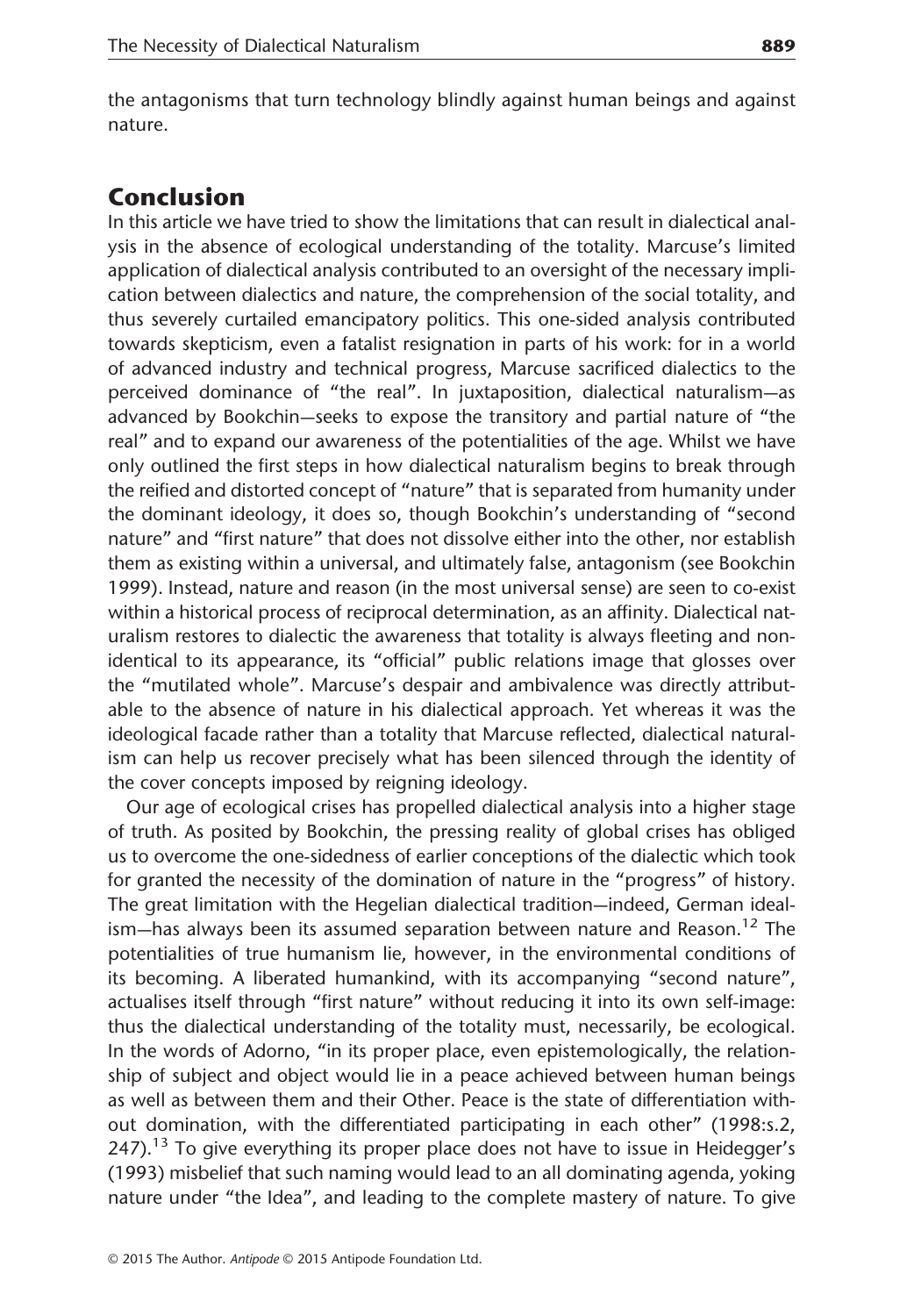something its proper name, place, and context is to not identify it by a subject's own conception of it. As Adorno affirms, it can only come from thought in which neither subject nor object dominates the other. This requires dialectical thought to move beyond the conceptual identity imposed by the historical process, to cast off its earlier, ideological trappings that envisioned an impenetrable split between first and second natures, and which cast human history as sui generis rather than a product of a reciprocity between nature and reason. Ecological crisis is the counterpoint to the thesis of "one-dimensional society", not in any normative sense, but in that it transcends the closure of the dialectic under technical reality, creating conditions in which the negative can (re)emerge, rupturing the semblance of order of "the real". The contradictions of ecological crises today are so pervasive, so immediate, so obvious as to spur negative thought toward the realisation of the contradiction of "the real". It is where capitalism can go no further. A dialectical ecologism offers this determinate negation of the environmental conditions of capitalism itself. Technological society may have deformed consciousness, subordinating thought to instrumental and technical interests, but the limits of the "the real" push against ecological constraints that shatter the illusion of the permanency of the capitalist world order.

#### Endnotes

For example, see Reclus' (1892) remarks on Autarky in the central Mediterranean that, whilst being empirical, rely on a series of moralistic archetypes.

<sup>2</sup> We have decided to focus on those texts where Marcuse offers a concerted focus on his unique conception of dialectics. Regarding his dialectical method, see Marcuse (1982:444–451). To explore the political implications of his dialectical approach, we turn to Marcuse's contribution in Fromm's edited volume Socialist Humanism (Marcuse 1965:96–105). All quotes are taken from these two versions unless otherwise cited.

<sup>3</sup> Marcuse's political program would end with rather weak appeal to the Great Refusal located in the marginal groups (see Marcuse 1968:63–64).

 $4$  Waste is included alongside mental impoverishment, the threat of atomic destruction and brute force as these "unresolved contradictions" in the status quo. It should be noted that Marcuse also views nature as suffering from "conditions of alienation" alongside "man" and that "the consciousness of freedom" is the "energy of nature and history" (see Marcuse 1982:451).

<sup>5</sup> Rudolf Bahro's decline to a "spiritual fascism" and search for a "Green Adolf" is a sad reminder of what damage the lack of reflection can have for ecologism (see Biehl and<br>Staudenmaier 1995:48–50). We thank an anonymous reviewer for this point.

 $6$  This was a chauvinism not peculiar to the ideologues of capitalism but which also applied to many socialists of the past, particularly Proudhon and Marx (see Bookchin 1996a:15).<br><sup>7</sup> We thank an anonymous reviewer for raising this point.

 $8$  It must be pointed out that Marcuse's position on technology is nuanced. He was supportive of automation which he thought would liberate leisure time under capitalism (under certain conditions) and yet was also pessimistic regarding its liberatory potential in the conditions of capitalist modernity. This can be seen most evidently in his dialogue with Dunayevskaya (see Anderson and Rockwell 2012). On this see Abromeit (2010). We thank

an anonymous reviewer for emphasising this point.<br><sup>9</sup> We thank our reviewers for raising these points.

 $10$  This resonates with, and develops further, the groundwork for a geography without hierarchy (see Springer 2014a).

 $11$  These technologies are said to include solar, wind, methane, and other sources of energy, the use of organic forms of agriculture, the design of humanly scaled, versatile industrial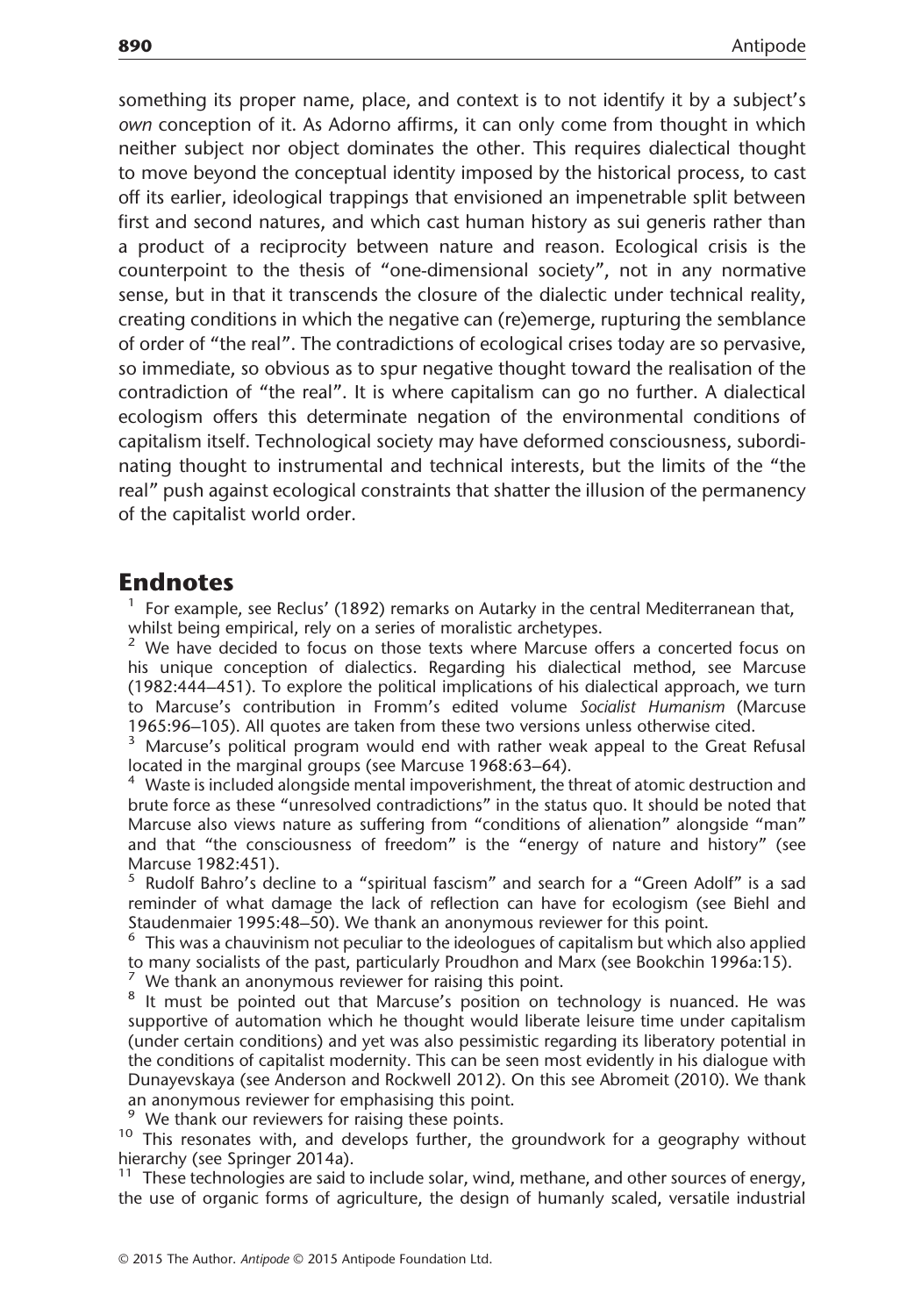installations to meet regional needs of confederated municipalities. He also specifies the production of high-quality goods that can last for generations. However, it must also be pointed out that there is fundamental political dimension to these technological powers which are tied to direct democratic institutions and a confederation of ecocommunities (see Bookchin 2009:295).

 $12$  A key example is in Hegel's presentation of the *Phenomenology* in which it was the far lower stages of consciousness that were embedded in natural, un-reflexive, environment. Higher stages were associated with the severing of consciousness from the "Umwelt". Arguably, with this artificial separation came the false notion of humanisation that abstracted humanity from its necessary relation with the latent potentialities of nature; and abstracted it from being bound up within the complex relations and movement of natural evolution itself.  $13$  For a parallel account, see Springer (2014b).

#### References

- Abromeit J (2010) Left Heideggerianism or phenomenological Marxism? Reconsidering Herbert Marcuse' critical theory of technology. Constellations 17(1):87–106
- Adorno T W (1998a) On subject and object. In id. Critical Models: Interventions and Catchwords (trans H W Pickford) (pp 245–258). New York: Columbia University Press
- Adorno T W (1998b) Resignation. In id. Critical Models: Interventions and Catchwords (trans H W Pickford) (pp 289–294). New York: Columbia University Press
- Adorno T W (1998c) Why still philosophy? In id. Critical Models: Interventions and Catchwords (trans H W Pickford) (pp 5–18). New York: Columbia University Press
- Anderson K B and Rockwell R (2012) Introduction. In K B Anderson and R Rockwell (eds) The Dunayevskaya-Marcuse-Fromm Correspondence, 1954–1978 (pp xv–lix). Maryland: Lexington
- Biehl J and Staudenmaier P (1995) Ecofascism. Stirling: AK Press
- Bookchin M (1982) The Ecology of Freedom. Palo Alto: Cheshire Books
- Bookchin M (1986) Post-Scarcity Anarchism (2nd edn). Montreal: Black Rose Books
- Bookchin M (1987) Thinking ecologically: A dialectical approach. Our Generation 18(2):3–40
- Bookchin M (1990) Recovering evolution: A reply to Eckersley and Fox. Environmental Ethics 12(3):253–274
- Bookchin M (1995a) Re-Enchanting Humanity. New York: Cassell Press
- Bookchin M (1995b) Social Anarchism or Lifestyle Anarchism: An Unbridgeable Chasm. Stirling: AK Press
- Bookchin M (1995c) Freedom and necessity in nature. [http://theanarchistlibrary.org/li](http://theanarchistlibrary.org/library/murray-bookchin-freedom-and-necessity-in-nature-a-problem-in-ecological-ethics)[brary/murray-bookchin-freedom-and-necessity-in-nature-a-problem-in-ecological-ethics](http://theanarchistlibrary.org/library/murray-bookchin-freedom-and-necessity-in-nature-a-problem-in-ecological-ethics) (last accessed 20 September 2013)
- Bookchin M (1996a) The Philosophy of Social Ecology: Essays on Dialectical Naturalism. Montreal: Black Rose Books
- Bookchin M (1996b) Urbanization Without Cities: The Rise and Decline of Citizenship. Montreal: Black Rose Books
- Bookchin M (1999) Nature, first and second. In J Biehl (ed) The Murray Bookchin Reader (pp 37–57). Montreal: Black Rose Books
- Bookchin M (2009) What is social ecology? In D Clowney and P Mosto (eds) Earthcare: An Anthology in Environmental Ethics (pp 284–296). Lanham: Rowman and Littlefield
- Braun B (2008) Nature and culture. In J S Duncan, N C Johnson and R H Schein (eds) A Companion to Cultural Geography (pp 151–179). Oxford: Wiley
- Braun B (2009) Nature. In N Castree, D Demeritt, D Liverman and B Rhoads (eds) A Companion to Environmental Geography (pp 19–36). Oxford: Wiley
- Braun B and Castree N (eds) (1998) Remaking Reality: Nature at the Millennium. London: Routledge
- Buell L (1995) The Environmental Imagination: Thoreau, Nature Writing, and the Formation of American Culture. Cambridge: Harvard University Press
- Butler C (2012) The Dialectical Method: A Treatise Hegel Never Wrote. New York: Humanity Books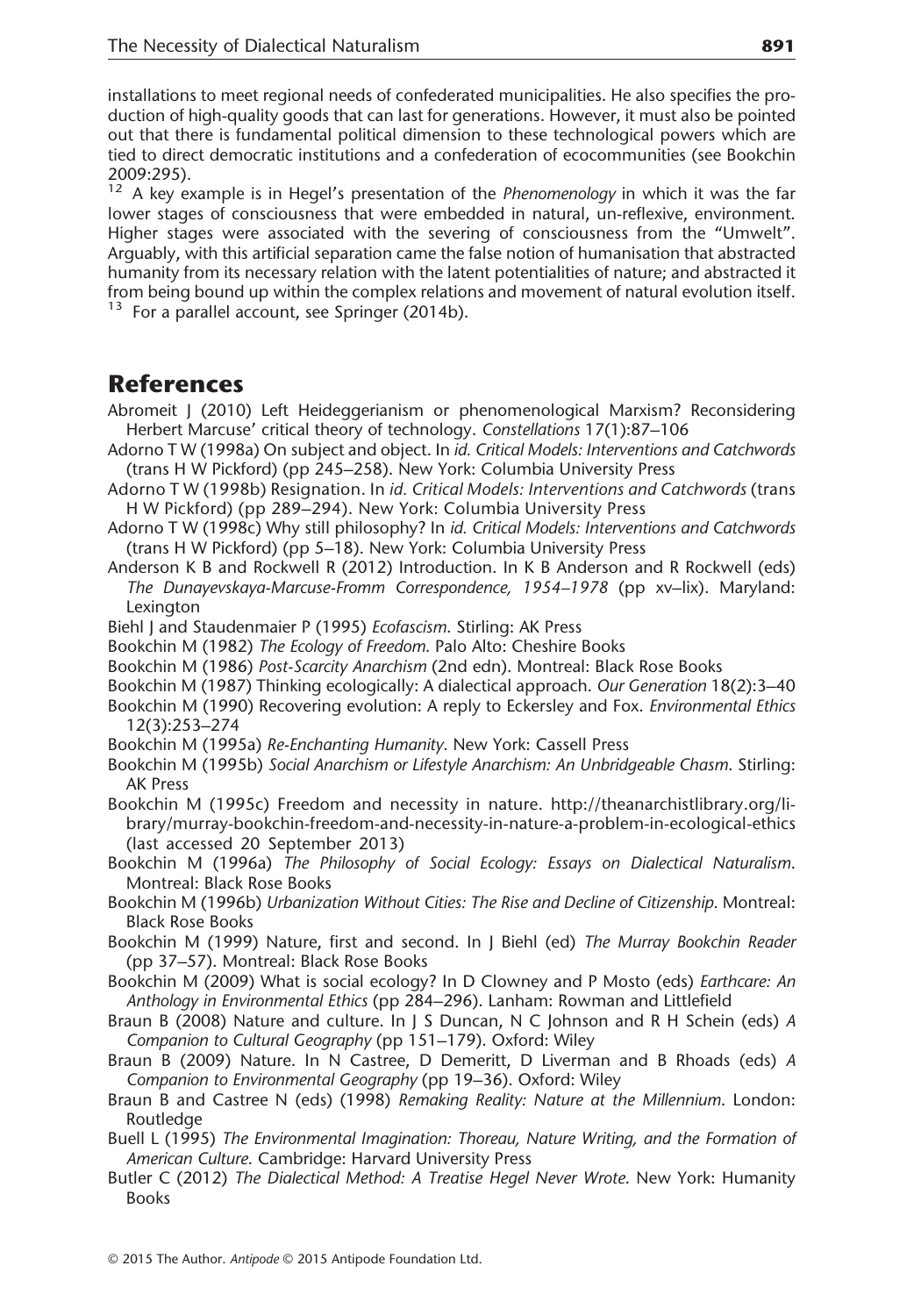- Castree N (1996) Birds, mice, and geography: Marxisms and dialectics. Transactions of the Institute of British Geographers 21(2):342–362
- Castree N (2002) False antitheses? Marxism, nature, and actor-networks. Antipode 34(1):111–146
- Dunayevskaya R (1965) "Marx's humanism today". In E Fromm (ed) Socialist Humanism: An International Symposium. New York: Doubleday
- Dunayevskaya R (2002) " The Power of Negativity: Selected Writings on the Dialectic in Hegel and Marx. In P Hudis and K B Anderson (eds) (pp 107). Maryland: Lexington
- Engels F (1972) Socialism: Utopian and Scientific. New York: International Publishers
- Fleming M (1988) The Geography of Freedom. Montreal: Black Rose Books
- Gordan U (2009) Anarchism and the politics of technology. Journal of Labor and Society 12(3):489–503
- Harvey D (1997) Justice, Nature, and the Geography of Difference. Oxford: Blackwell
- Hegel G W F (2004) Hegel's Philosophy of Nature: Part Two of the Encyclopaedia of the Philosophical Sciences (1830) (trans A V Miller). Oxford: Oxford University Press
- Hegel G W F (2007) Lectures on the Philosophy of Spirit, 1827–1828 (trans R R Williams). Oxford: Oxford University Press
- Heidegger M (1993) "Letter on humanism" and "The question concerning technology". In D F Krell (ed) Heidegger: Basic Writings (pp 141–182, 213–238). San Francisco: Harper Collins
- Held D (1980) Introduction to Critical Theory: Horkheimer to Habermas. Berkeley: University of California Press
- Horkheimer M (1946) Eclipse of Reason. London: Simon and Schuster
- Jones A (1999) Dialectics and difference: Against Harvey's dialectical "post-Marxism". Progress in Human Geography 23(4):529–556
- Kellner D (2005) Radical politics, Marcuse, and the New Left. In D Keller (ed) The New Left and the 1960s: Collected Papers of Herbert Marcuse, Volume 3 (pp 1–37). London: Routledge
- Kovel J (1992) Comment. Capitalism Nature Socialism 3(3):40-42
- Leff E (1998) Murray Bookchin and the end of dialectical naturalism. Capitalism Nature Socialism 9(4):67–93
- Löwenthal L (1987) An Unmastered Past: The Autobiographical Reflections of Leo Löwenthal M Jay (ed) Berkeley: University of California Press
- Marchand B (1978) A dialectical approach in geography. Geographical Analysis 10 (2):105–119
- Marchand B (1979) Dialectics and geography. Philosophy in Geography 20:237–267
- Marcuse H (1948) Existentialism: Remarks on Jean-Paul Sartre's L'Être et le Néant. Philosophy and Phenomenological Research VIII(3):309–336
- Marcuse H (1965) Socialist humanism? In E Fromm (ed) Socialist Humanism: An International Symposium (pp 96–105). New York: Doubleday
- Marcuse H (1968) One-Dimensional Man. Boston: Beacon Press
- Marcuse H (1973) Reason and Revolution. London: Routledge and Kegan Paul
- Marcuse H (1982) A note on dialectic. In A Arato and E Gebhardt (eds) The Essential Frankfurt School Reader (pp 444–451). New York: Continuum
- Marcuse H (1992) Ecology and the critique of modern society. Capitalism Nature Socialism 3(3):29–48
- Marcuse H (1998) Some social implications of modern technology. In D Kellner (ed) Technology, War, and Fascism: Collected Papers of Herbert Marcuse, Volume 1 (pp 39–66). London: Routledge
- Marcuse H (2005) Ecology and revolution. In D Kellner (ed) The New Left and the 1960s: Collected Papers of Herbert Marcuse, Volume 3 (pp 173–176). London: Routledge
- Marx K (1959) Economic and Philosophic Manuscripts of 1844. Moscow: Progress Publishers
- Marx K (1975) Theses on Feuerbach. In Marx-Engels Collected Works, Volume 5 (pp 3–5). Moscow: Progress Publishers
- Marx K and Engels F (1975) The German Ideology. In Marx-Engels Collected Works, Volume 5 (pp 19–539). Moscow: Progress Publishers
- Ollman B (1980) Alienation (2nd edn). Cambridge: Cambridge University Press